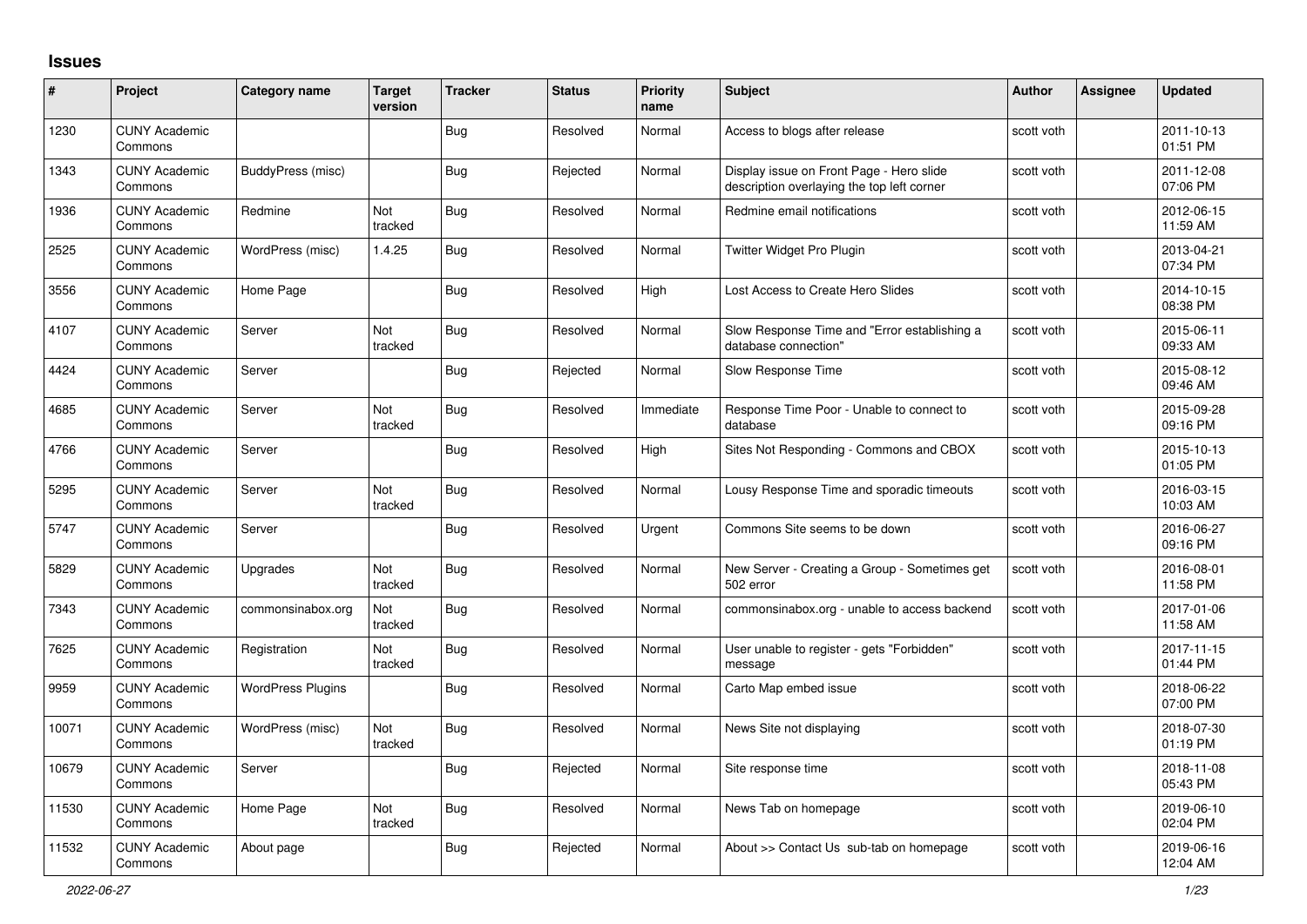|       | Project                         | <b>Category name</b>     | Target<br>version | <b>Tracker</b> | <b>Status</b> | <b>Priority</b><br>name | <b>Subject</b>                                                                     | <b>Author</b> | <b>Assignee</b> | <b>Updated</b>         |
|-------|---------------------------------|--------------------------|-------------------|----------------|---------------|-------------------------|------------------------------------------------------------------------------------|---------------|-----------------|------------------------|
| 12573 | <b>CUNY Academic</b><br>Commons | <b>WordPress Plugins</b> | Future<br>release | Bug            | New           | Normal                  | <b>CommentPress Core Issues</b>                                                    | scott voth    |                 | 2020-03-24<br>04:32 PM |
| 12953 | <b>CUNY Academic</b><br>Commons | <b>WordPress Themes</b>  | Not<br>tracked    | Bug            | Resolved      | Normal                  | Pagination Issue on Customizr theme                                                | scott voth    |                 | 2020-07-14<br>11:53 AM |
| 14694 | <b>CUNY Academic</b><br>Commons | Groups (misc)            | 1.18.16           | Bug            | Resolved      | Normal                  | Order by: Newly Created, Alphabetical, etc. Not<br>Working on Groups and Sites tab | scott voth    |                 | 2021-08-10<br>11:16 AM |
| 16143 | <b>CUNY Academic</b><br>Commons |                          | 1.19.10           | Bug            | Resolved      | Normal                  | Is Commons site down?                                                              | scott voth    |                 | 2022-05-24<br>11:17 AM |
| 294   | <b>CUNY Academic</b><br>Commons | Wiki                     | 1.0.2             | <b>Bug</b>     | Resolved      | Normal                  | TagAsCategory extension on the Wiki                                                | scott voth    | Boone<br>Gorges | 2010-09-02<br>10:53 AM |
| 299   | <b>CUNY Academic</b><br>Commons | Wiki                     | 1.0.2             | <b>Bug</b>     | Resolved      | Normal                  | Wiki Sidebar Search Option                                                         | scott voth    | Boone<br>Gorges | 2010-09-02<br>10:46 AM |
| 437   | <b>CUNY Academic</b><br>Commons | Wiki                     | Not<br>tracked    | Bug            | Resolved      | High                    | Wiki not displaying images in newer pages                                          | scott voth    | Boone<br>Gorges | 2010-12-07<br>08:39 AM |
| 438   | <b>CUNY Academic</b><br>Commons | Wiki                     | Not<br>tracked    | <b>Bug</b>     | Resolved      | High                    | lost write privileges on wiki image folder                                         | scott voth    | Boone<br>Gorges | 2010-12-07<br>10:26 AM |
| 447   | <b>CUNY Academic</b><br>Commons | WordPress (misc)         | 1.1.4             | Bug            | Resolved      | Normal                  | Widgetize Google Gadjets plugin                                                    | scott voth    | Boone<br>Gorges | 2010-12-18<br>12:24 PM |
| 448   | <b>CUNY Academic</b><br>Commons | WordPress (misc)         | 1.1.4             | <b>Bug</b>     | Resolved      | Normal                  | Media Element HTML5 Player Plugin                                                  | scott voth    | Boone<br>Gorges | 2010-12-18<br>11:16 AM |
| 460   | <b>CUNY Academic</b><br>Commons | Wiki                     | Not<br>tracked    | Bug            | Resolved      | Normal                  | Older Images not showing up on Wiki after release Scott voth<br>1.1.1              |               | Boone<br>Gorges | 2010-12-21<br>04:46 PM |
| 461   | <b>CUNY Academic</b><br>Commons | WordPress (misc)         | 1.1.3             | <b>Bug</b>     | Resolved      | Normal                  | Atahualpa 3.3.3 - does it need to be upgraded for<br>WP 3 ?                        | scott voth    | Boone<br>Gorges | 2010-12-13<br>09:15 PM |
| 528   | <b>CUNY Academic</b><br>Commons | BuddyPress (misc)        | 1.2               | Bug            | Resolved      | Low                     | Delete pages using new BP "wiki" plugin?                                           | scott voth    | Boone<br>Gorges | 2011-03-25<br>11:13 AM |
| 535   | <b>CUNY Academic</b><br>Commons | WordPress (misc)         | 1.1.10            | <b>Bug</b>     | Resolved      | Low                     | Unable to Activate "Apture" Plugin on new blog                                     | scott voth    | Boone<br>Gorges | 2011-03-08<br>08:45 PM |
| 569   | CUNY Academic<br>Commons        | WordPress (misc)         | 1.1.10            | Bug            | Resolved      | Normal                  | Issue found switching between Green Park, Woo<br>Canvas Theme, and back again      | scott voth    | Boone<br>Gorges | 2011-02-08<br>05:35 PM |
| 689   | <b>CUNY Academic</b><br>Commons | BuddyPress (misc)        | 1.3               | <b>Bug</b>     | Resolved      | Normal                  | BP-specific custom post types should not be<br>visible to non-admins on Dashboard  | scott voth    | Boone<br>Gorges | 2011-05-17<br>11:13 AM |
| 754   | <b>CUNY Academic</b><br>Commons | BuddyPress (misc)        | 1.3               | Bug            | Resolved      | Normal                  | LaTex parsing on email notifications                                               | scott voth    | Boone<br>Gorges | 2011-09-14<br>01:28 AM |
| 1316  | <b>CUNY Academic</b><br>Commons | BuddyPress (misc)        | 1.2.5             | <b>Bug</b>     | Resolved      | Normal                  | Buddy Press Docs - comments going to email, but<br>not to the Doc                  | scott voth    | Boone<br>Gorges | 2011-11-04<br>12:53 PM |
| 1379  | <b>CUNY Academic</b><br>Commons | Wiki                     | 1.3               | Bug            | Resolved      | Normal                  | Help Link in the Admin Bar points to old Help<br>Page                              | scott voth    | Boone<br>Gorges | 2011-12-09<br>09:08 AM |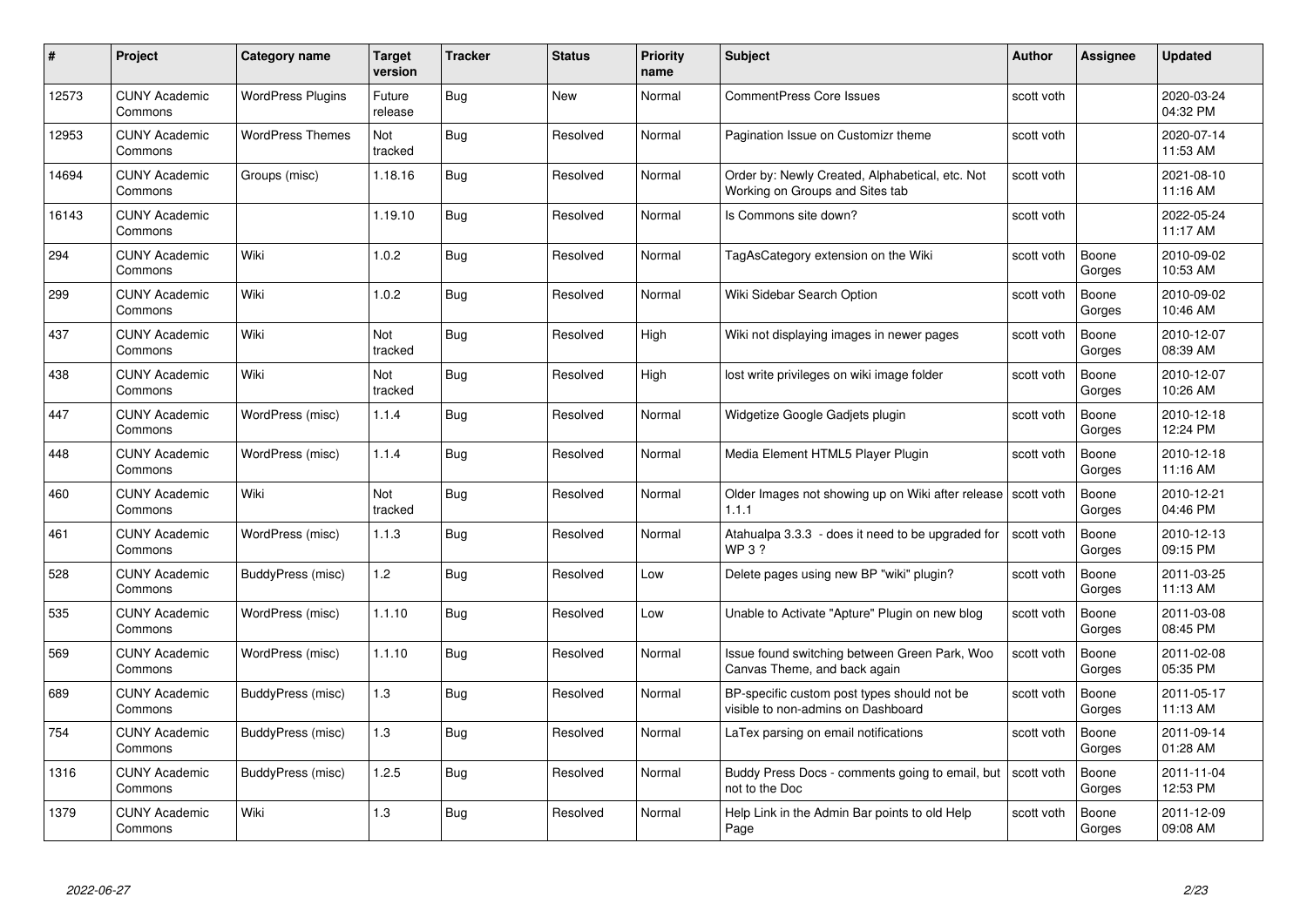| #    | Project                         | <b>Category name</b> | Target<br>version | <b>Tracker</b> | <b>Status</b> | <b>Priority</b><br>name | <b>Subject</b>                                                                  | <b>Author</b> | <b>Assignee</b> | <b>Updated</b>         |
|------|---------------------------------|----------------------|-------------------|----------------|---------------|-------------------------|---------------------------------------------------------------------------------|---------------|-----------------|------------------------|
| 1396 | <b>CUNY Academic</b><br>Commons | WordPress (misc)     | 1.3.13            | <b>Bug</b>     | Resolved      | Normal                  | InLine Google Docs Plugin Not Working                                           | scott voth    | Boone<br>Gorges | 2012-05-22<br>11:36 AM |
| 1461 | <b>CUNY Academic</b><br>Commons | BuddyPress (misc)    | 1.3.1             | Bug            | Resolved      | Normal                  | Strange Behaviour in the Activity Stream                                        | scott voth    | Boone<br>Gorges | 2011-12-19<br>08:33 AM |
| 1465 | <b>CUNY Academic</b><br>Commons | Wiki                 | 1.3.4             | Bug            | Resolved      | Normal                  | TagAsCategory Extension & Wiki Inc Plugin                                       | scott voth    | Boone<br>Gorges | 2012-01-10<br>08:46 PM |
| 1486 | <b>CUNY Academic</b><br>Commons | BuddyPress (misc)    | Not<br>tracked    | Bug            | Resolved      | Normal                  | Blog Tag in Group                                                               | scott voth    | Boone<br>Gorges | 2011-12-21<br>07:45 AM |
| 1645 | <b>CUNY Academic</b><br>Commons | WordPress (misc)     | 1.3.8             | <b>Bug</b>     | Resolved      | Normal                  | WordTube Plugin can't find "JW Player" - fails to<br>play .swf files            | scott voth    | Boone<br>Gorges | 2012-02-23<br>07:27 PM |
| 1656 | <b>CUNY Academic</b><br>Commons | WordPress (misc)     | 1.3.10            | Bug            | Rejected      | High                    | WordTube Player Still Doesn't Play SWF Files                                    | scott voth    | Boone<br>Gorges | 2012-03-29<br>07:59 PM |
| 1717 | <b>CUNY Academic</b><br>Commons | WordPress (misc)     | 1.3.9             | Bug            | Resolved      | Normal                  | SimplePie For WP not working - need a writable<br>Cache Folder                  | scott voth    | Boone<br>Gorges | 2012-03-12<br>12:17 PM |
| 1745 | <b>CUNY Academic</b><br>Commons | BuddyPress (misc)    | Not<br>tracked    | <b>Bug</b>     | Resolved      | Normal                  | Dashboard Access to Create Hero Slides                                          | scott voth    | Boone<br>Gorges | 2012-03-19<br>04:14 PM |
| 1797 | <b>CUNY Academic</b><br>Commons | WordPress (misc)     | 1.3.10.1          | Bug            | Resolved      | Urgent                  | JITP link doesn't seem to be working - "page not<br>redirecting properly"       | scott voth    | Boone<br>Gorges | 2012-03-30<br>08:38 AM |
| 1848 | <b>CUNY Academic</b><br>Commons | WordPress (misc)     | 1.3.13            | Bug            | Resolved      | Normal                  | Having Issues with Saving Menu Changes on the<br><b>Commons Codex</b>           | scott voth    | Boone<br>Gorges | 2012-04-26<br>07:48 PM |
| 1932 | <b>CUNY Academic</b><br>Commons | WordPress (misc)     | Not<br>tracked    | Bug            | Resolved      | Normal                  | Lost access to Create Hero Slides                                               | scott voth    | Boone<br>Gorges | 2012-06-12<br>08:34 AM |
| 1947 | <b>CUNY Academic</b><br>Commons | WordPress (misc)     | 1.3.15            | Bug            | Rejected      | Normal                  | Inline Google Docs - SSL required                                               | scott voth    | Boone<br>Gorges | 2012-06-25<br>09:12 AM |
| 1948 | <b>CUNY Academic</b><br>Commons | WordPress (misc)     | 1.3.15            | Bug            | Rejected      | Normal                  | Verite Timeline plugin                                                          | scott voth    | Boone<br>Gorges | 2012-06-25<br>09:10 AM |
| 2056 | <b>CUNY Academic</b><br>Commons | Wiki                 |                   | Bug            | Rejected      | Normal                  | MediaWiki - Embedding Video Functionality<br>Seems Broken                       | scott voth    | Boone<br>Gorges | 2016-05-31<br>12:16 PM |
| 2287 | <b>CUNY Academic</b><br>Commons | commonsinabox.org    | Not<br>tracked    | Bug            | Resolved      | Normal                  | User reports he added an entry to the Help &<br>Support Forum - but it was lost | scott voth    | Boone<br>Gorges | 2012-11-21<br>11:27 PM |
| 2316 | <b>CUNY Academic</b><br>Commons | commonsinabox.org    | Not<br>tracked    | Bug            | Resolved      | Normal                  | Commonsinabox.org - group forum - can't access<br>second page of forum posts    | scott voth    | Boone<br>Gorges | 2012-12-03<br>11:57 AM |
| 2337 | <b>CUNY Academic</b><br>Commons | commonsinabox.org    | Not<br>tracked    | Bug            | Rejected      | High                    | commonsinabox.org - notifications                                               | scott voth    | Boone<br>Gorges | 2012-12-12<br>01:43 PM |
| 2347 | <b>CUNY Academic</b><br>Commons | WordPress (misc)     | Not<br>tracked    | Bug            | Resolved      | High                    | higheredexecutivecertificate.commons.gc.cuny.ed<br>$\mathsf{u}/$                | scott voth    | Boone<br>Gorges | 2014-05-01<br>08:00 PM |
| 2392 | CUNY Academic<br>Commons        | WordPress (misc)     | Not<br>tracked    | <b>Bug</b>     | Resolved      | Normal                  | Lost Access to Create Hero Slides                                               | scott voth    | Boone<br>Gorges | 2013-02-04<br>10:25 AM |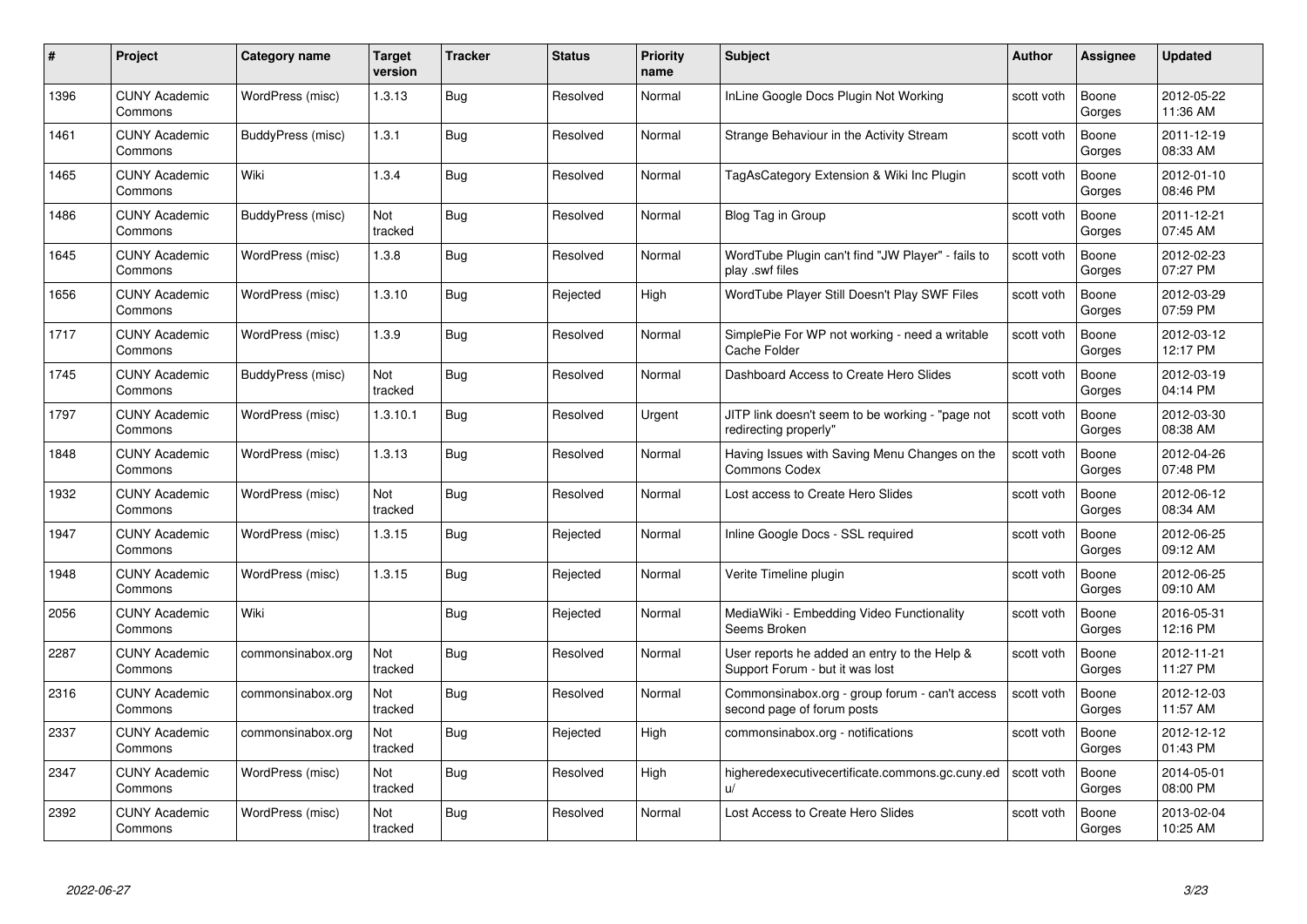| #    | Project                         | <b>Category name</b>       | Target<br>version | <b>Tracker</b> | <b>Status</b> | <b>Priority</b><br>name | <b>Subject</b>                                                                              | <b>Author</b> | <b>Assignee</b> | <b>Updated</b>         |
|------|---------------------------------|----------------------------|-------------------|----------------|---------------|-------------------------|---------------------------------------------------------------------------------------------|---------------|-----------------|------------------------|
| 2435 | <b>CUNY Academic</b><br>Commons | commonsinabox.org          |                   | Bug            | Resolved      | Normal                  | commonsinabox.org - media upload file types                                                 | scott voth    | Boone<br>Gorges | 2013-02-13<br>09:58 PM |
| 2436 | <b>CUNY Academic</b><br>Commons | WordPress (misc)           | 1.4.20            | Bug            | Resolved      | Normal                  | Commons News blog - Commons Buzz Slider                                                     | scott voth    | Boone<br>Gorges | 2013-02-28<br>11:27 AM |
| 2484 | <b>CUNY Academic</b><br>Commons | commonsinabox.org          |                   | Bug            | Resolved      | Normal                  | Forum posts are vanishing - can only view last few<br>on Help & Support                     | scott voth    | Boone<br>Gorges | 2013-03-01<br>11:19 AM |
| 2511 | <b>CUNY Academic</b><br>Commons | WordPress (misc)           |                   | Bug            | Resolved      | Normal                  | Lost Access to Create Hero Slides                                                           | scott voth    | Boone<br>Gorges | 2013-03-11<br>10:24 AM |
| 2518 | <b>CUNY Academic</b><br>Commons | commonsinabox.org          | Not<br>tracked    | Bug            | Resolved      | Normal                  | Lost Access to Upload image files on<br>CommonsinaBox.org                                   | scott voth    | Boone<br>Gorges | 2013-03-20<br>01:57 PM |
| 2561 | <b>CUNY Academic</b><br>Commons | commonsinabox.org          | Not<br>tracked    | Bug            | Resolved      | Normal                  | CSS Issues on Commonsinabox.org                                                             | scott voth    | Boone<br>Gorges | 2013-05-16<br>03:31 PM |
| 2581 | <b>CUNY Academic</b><br>Commons | WordPress (misc)           | 1.6.3             | Bug            | Resolved      | Low                     | <b>Blog Deleted?</b>                                                                        | scott voth    | Boone<br>Gorges | 2014-05-12<br>02:46 PM |
| 2585 | <b>CUNY Academic</b><br>Commons | commonsinabox.org          | Not<br>tracked    | Bug            | Resolved      | Normal                  | commonsinbox.org - no "site features" option                                                | scott voth    | Boone<br>Gorges | 2013-05-21<br>09:15 PM |
| 2631 | <b>CUNY Academic</b><br>Commons | commonsinabox.org          | Not<br>tracked    | Bug            | Resolved      | Normal                  | Bullet Points don't display in Forum posts on<br>CBOX.org                                   | scott voth    | Boone<br>Gorges | 2014-05-01<br>08:11 PM |
| 2633 | <b>CUNY Academic</b><br>Commons | commonsinabox.org          | Not<br>tracked    | Bug            | Resolved      | Normal                  | Mentions in CBOX.org                                                                        | scott voth    | Boone<br>Gorges | 2014-05-01<br>08:12 PM |
| 2779 | CUNY Academic<br>Commons        | BuddyPress (misc)          | 1.5.3             | Bug            | Resolved      | Normal                  | Firefox Issue on Portfolio page when scrolling<br>down                                      | scott voth    | Boone<br>Gorges | 2013-09-19<br>01:52 PM |
| 2796 | <b>CUNY Academic</b><br>Commons |                            | 1.5.4             | <b>Bug</b>     | Resolved      | Normal                  | Sluggish Response on the Site - Sunday 9/15 -<br>3PM - 6PM                                  | scott voth    | Boone<br>Gorges | 2013-10-01<br>08:41 PM |
| 3015 | <b>CUNY Academic</b><br>Commons |                            | Not<br>tracked    | Bug            | Resolved      | Normal                  | Lost Access to Create Hero Slides                                                           | scott voth    | Boone<br>Gorges | 2014-02-04<br>07:58 PM |
| 3200 | <b>CUNY Academic</b><br>Commons | <b>WordPress Plugins</b>   | 1.6.4             | <b>Bug</b>     | Resolved      | Normal                  | Plugin Request: Social Stickers                                                             | scott voth    | Boone<br>Gorges | 2014-05-21<br>09:53 PM |
| 3348 | <b>CUNY Academic</b><br>Commons | Toolbar                    | 1.6.11            | Bug            | Resolved      | Normal                  | "Publications on the Commons" option missing on<br>"About" link accessed from the Admin Bar | scott voth    | Boone<br>Gorges | 2014-08-01<br>08:55 AM |
| 3395 | <b>CUNY Academic</b><br>Commons | <b>Email Notifications</b> | Not<br>tracked    | Bug            | Rejected      | Normal                  | email notification not received                                                             | scott voth    | Boone<br>Gorges | 2016-01-26<br>12:05 PM |
| 3502 | <b>CUNY Academic</b><br>Commons | Blogs (BuddyPress)         | 1.6.17            | <b>Bug</b>     | Resolved      | High                    | "Create a Site" button not working on Blog Page                                             | scott voth    | Boone<br>Gorges | 2014-09-30<br>02:17 PM |
| 3523 | <b>CUNY Academic</b><br>Commons | My Commons                 | 1.8               | <b>Bug</b>     | Resolved      | Normal                  | 1.7 Testing - "Reply" and Post Button                                                       | scott voth    | Boone<br>Gorges | 2015-04-09<br>05:19 PM |
| 3841 | CUNY Academic<br>Commons        | commonsinabox.org          | Not<br>tracked    | Bug            | Resolved      | Normal                  | CBOX.org Registration Plugin Not Working                                                    | scott voth    | Boone<br>Gorges | 2016-01-26<br>03:27 PM |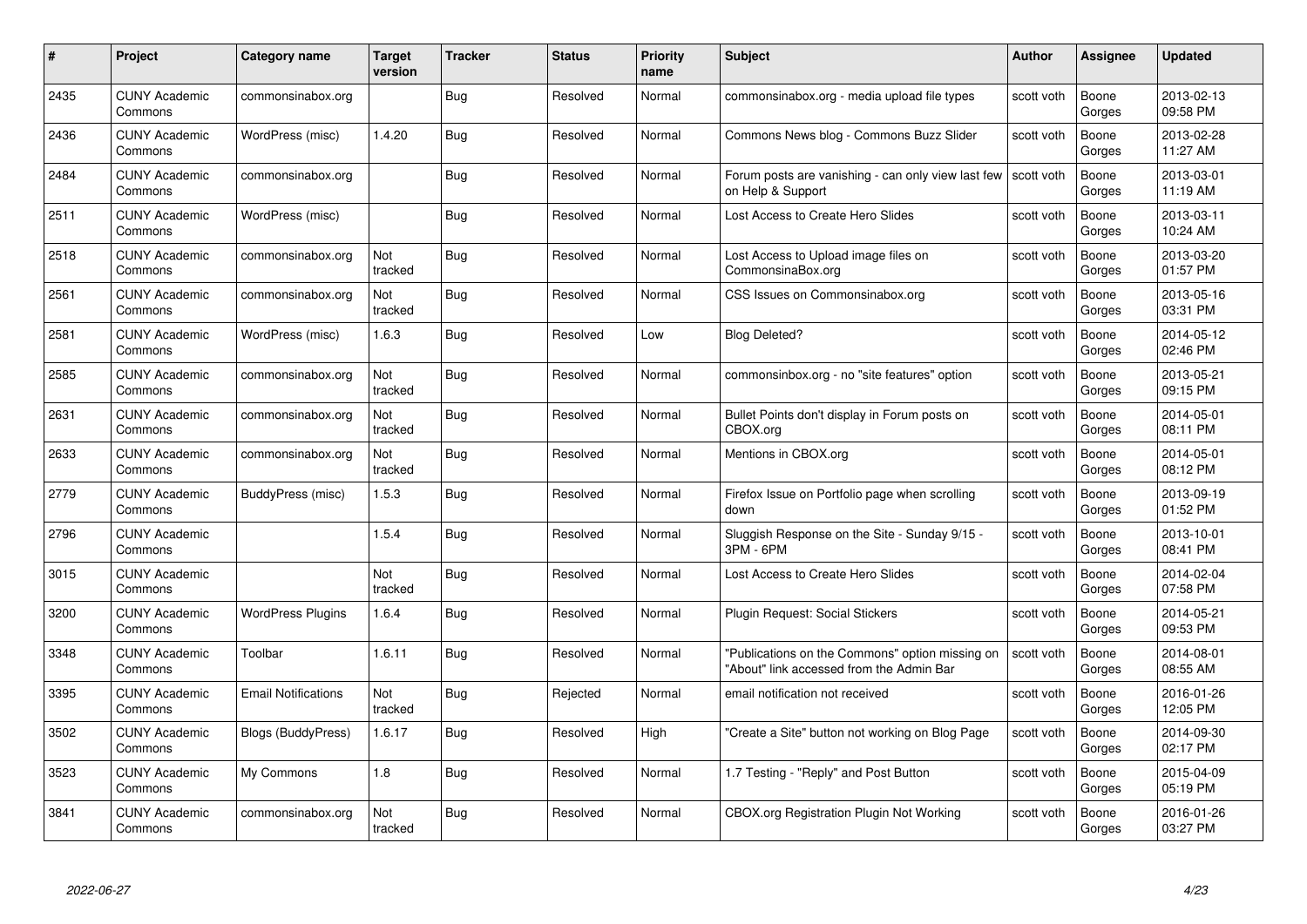| #     | Project                         | <b>Category name</b>       | Target<br>version | <b>Tracker</b> | <b>Status</b>        | <b>Priority</b><br>name | <b>Subject</b>                                                            | <b>Author</b> | <b>Assignee</b> | <b>Updated</b>         |
|-------|---------------------------------|----------------------------|-------------------|----------------|----------------------|-------------------------|---------------------------------------------------------------------------|---------------|-----------------|------------------------|
| 3935  | <b>CUNY Academic</b><br>Commons | WordPress (misc)           |                   | Bug            | Duplicate            | Normal                  | Member consistently gets blank page.php when<br>saving posts              | scott voth    | Boone<br>Gorges | 2015-03-21<br>12:00 PM |
| 3964  | <b>CUNY Academic</b><br>Commons | Group Announcments         | 1.8.17            | Bug            | Resolved             | Normal                  | "There was a problem" error when posting<br>Group Announcement            | scott voth    | Boone<br>Gorges | 2015-11-18<br>05:45 PM |
| 4407  | <b>CUNY Academic</b><br>Commons | Group Forums               |                   | Bug            | Resolved             | Normal                  | Disable Forum on Existing group is not working                            | scott voth    | Boone<br>Gorges | 2015-08-11<br>03:13 PM |
| 4445  | <b>CUNY Academic</b><br>Commons | Registration               | Not<br>tracked    | Bug            | Resolved             | Normal                  | user alisonorlando is trying to register - no email<br>received           | scott voth    | Boone<br>Gorges | 2015-08-20<br>12:35 PM |
| 4455  | CUNY Academic<br>Commons        | <b>Group Files</b>         | 1.8.8             | Bug            | Resolved             | High                    | Group Files Download to zip Not working                                   | scott voth    | Boone<br>Gorges | 2015-08-19<br>09:58 AM |
| 4631  | <b>CUNY Academic</b><br>Commons | WordPress (misc)           | Not<br>tracked    | <b>Bug</b>     | Rejected             | High                    | caching/ssl issues ??                                                     | scott voth    | Boone<br>Gorges | 2016-01-26<br>10:35 AM |
| 4841  | <b>CUNY Academic</b><br>Commons | Design                     | Future<br>release | Bug            | Rejected             | Normal                  | Font style on "Friends" Page seems different                              | scott voth    | Boone<br>Gorges | 2015-11-03<br>07:40 AM |
| 5493  | <b>CUNY Academic</b><br>Commons | <b>WordPress Plugins</b>   |                   | <b>Bug</b>     | Rejected             | Normal                  | Plugin Request - WP Data Tables                                           | scott voth    | Boone<br>Gorges | 2016-04-27<br>02:55 PM |
| 5582  | <b>CUNY Academic</b><br>Commons | <b>WordPress Plugins</b>   | 1.9.17            | Bug            | Resolved             | Normal                  | Visual Composer Not Working with Bridge Theme<br>Anymore                  | scott voth    | Boone<br>Gorges | 2016-06-01<br>10:56 PM |
| 5828  | <b>CUNY Academic</b><br>Commons | Upgrades                   | 1.9.22            | Bug            | Resolved             | High                    | New Server - File Uploads                                                 | scott voth    | Boone<br>Gorges | 2016-08-02<br>12:00 AM |
| 5830  | <b>CUNY Academic</b><br>Commons | WordPress<br>(Permissions) | Not<br>tracked    | Bug            | Resolved             | Normal                  | Lost access to create hero slides - please<br>reinstate                   | scott voth    | Boone<br>Gorges | 2016-07-25<br>10:01 AM |
| 6000  | <b>CUNY Academic</b><br>Commons | <b>WordPress Plugins</b>   | 1.9.27            | <b>Bug</b>     | Resolved             | Normal                  | Unconfirmed Users Plugin is visible on all sites                          | scott voth    | Boone<br>Gorges | 2016-09-11<br>09:10 PM |
| 6539  | <b>CUNY Academic</b><br>Commons | Events                     | 1.10              | Bug            | Resolved             | Normal                  | Event Room numbers don't seem to be persisted<br>Commons 1.10 testing     | scott voth    | Boone<br>Gorges | 2016-10-31<br>04:23 PM |
| 7892  | <b>CUNY Academic</b><br>Commons | Commons In A Box           |                   | <b>Bug</b>     | Rejected             | Normal                  | CBOX - Group widget filter links overlap widget<br>title                  | scott voth    | Boone<br>Gorges | 2017-04-04<br>10:16 AM |
| 7894  | <b>CUNY Academic</b><br>Commons | Group Forums               |                   | Bug            | Duplicate            | Normal                  | Forum topics not showing former content                                   | scott voth    | Boone<br>Gorges | 2017-04-02<br>06:30 PM |
| 8153  | <b>CUNY Academic</b><br>Commons | Homepage Slides            |                   | Bug            | Resolved             | Normal                  | <b>Hero Slide Permissions</b>                                             | scott voth    | Boone<br>Gorges | 2017-05-17<br>08:29 PM |
| 8876  | <b>CUNY Academic</b><br>Commons | cuny.is                    | 1.12.1            | Bug            | Resolved             | Normal                  | Groups cannot select cuny.is URL that matches<br>their group slug exactly | scott voth    | Boone<br>Gorges | 2017-11-01<br>03:06 PM |
| 9515  | <b>CUNY Academic</b><br>Commons | <b>WordPress Plugins</b>   | Not<br>tracked    | <b>Bug</b>     | Reporter<br>Feedback | Normal                  | Text to Speech plugin - "More Slowly" checkbox<br>not working             | scott voth    | Boone<br>Gorges | 2018-06-13<br>02:26 PM |
| 10000 | CUNY Academic<br>Commons        | Performance                | Not<br>tracked    | Bug            | Resolved             | Normal                  | Pages display correctly but cannot edit them                              | scott voth    | Boone<br>Gorges | 2018-07-13<br>12:31 PM |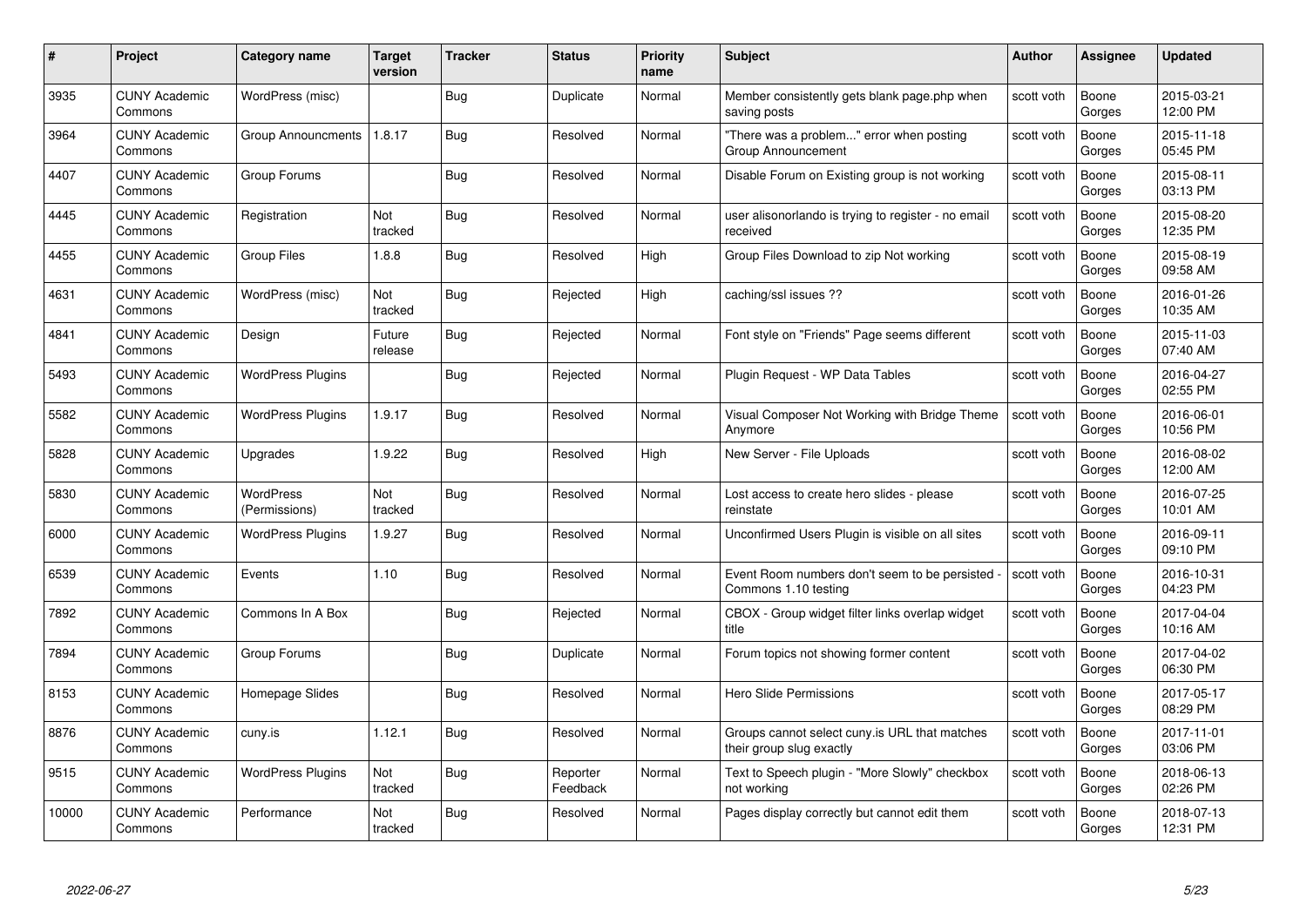|       | Project                         | <b>Category name</b>     | Target<br>version | <b>Tracker</b> | <b>Status</b> | <b>Priority</b><br>name | <b>Subject</b>                                                                    | <b>Author</b> | <b>Assignee</b>    | <b>Updated</b>         |
|-------|---------------------------------|--------------------------|-------------------|----------------|---------------|-------------------------|-----------------------------------------------------------------------------------|---------------|--------------------|------------------------|
| 10225 | <b>CUNY Academic</b><br>Commons | <b>BuddyPress Docs</b>   | 1.13.8            | <b>Bug</b>     | Resolved      | Normal                  | BuddyPress doc disappeared after being created<br>by Maura Smale                  | scott voth    | Boone<br>Gorges    | 2018-08-27<br>09:00 AM |
| 11529 | <b>CUNY Academic</b><br>Commons | Twitter page             | 1.15.3            | Bug            | Resolved      | Normal                  | Twitter sub-menu option showing a lot of blank<br>results                         | scott voth    | Boone<br>Gorges    | 2019-06-10<br>01:04 PM |
| 12386 | <b>CUNY Academic</b><br>Commons | <b>WordPress Plugins</b> | 1.16.5            | Bug            | Resolved      | Normal                  | Help site throwing error when publishing pages                                    | scott voth    | Boone<br>Gorges    | 2020-02-11<br>10:43 AM |
| 12853 | <b>CUNY Academic</b><br>Commons | WordPress - Media        |                   | Bug            | Resolved      | Normal                  | Download All Media throws error                                                   | scott voth    | Boone<br>Gorges    | 2020-05-29<br>09:26 AM |
| 13493 | <b>CUNY Academic</b><br>Commons | <b>Public Portfolio</b>  | 1.17.6            | <b>Bug</b>     | Resolved      | Normal                  | Member Profiles - Free Entry Widget Displays<br>URL encoded text                  | scott voth    | Boone<br>Gorges    | 2020-10-27<br>11:00 AM |
| 13494 | <b>CUNY Academic</b><br>Commons | <b>Public Portfolio</b>  | 1.17.6            | Bug            | Resolved      | Normal                  | Brief Descriptor and About You Profile Fields do<br>not display on mobile devices | scott voth    | Boone<br>Gorges    | 2020-10-27<br>11:00 AM |
| 13865 | <b>CUNY Academic</b><br>Commons | <b>Commons Profile</b>   | 1.18.4            | Bug            | Resolved      | Normal                  | 'Digital Research Tools' profile nav item is cut off                              | scott voth    | Boone<br>Gorges    | 2021-02-09<br>11:05 AM |
| 13892 | <b>CUNY Academic</b><br>Commons | Performance              |                   | <b>Bug</b>     | Rejected      | Normal                  | Sluggish Response Times                                                           | scott voth    | Boone<br>Gorges    | 2021-01-28<br>08:45 PM |
| 13933 | <b>CUNY Academic</b><br>Commons | Group Library            | 1.18.4            | Bug            | Resolved      | Normal                  | Group Library Paging Issue                                                        | scott voth    | Boone<br>Gorges    | 2021-02-09<br>11:05 AM |
| 14113 | <b>CUNY Academic</b><br>Commons | WordPress (misc)         | Future<br>release | Bug            | Hold          | Normal                  | Block Editor Not Working on this page - Json error                                | scott voth    | Boone<br>Gorges    | 2021-03-05<br>11:01 AM |
| 14437 | <b>CUNY Academic</b><br>Commons | Courses                  | 1.19.0            | Bug            | Resolved      | Normal                  | Deleted Sites Show Up On Courses Tab                                              | scott voth    | Boone<br>Gorges    | 2022-01-04<br>12:04 PM |
| 14521 | <b>CUNY Academic</b><br>Commons | <b>WordPress Plugins</b> | 1.18.12           | <b>Bug</b>     | Resolved      | Normal                  | Registration step for "ShareThis Social Share<br>Buttons" plugin not working      | scott voth    | Boone<br>Gorges    | 2021-06-08<br>11:50 AM |
| 14986 | <b>CUNY Academic</b><br>Commons | Server                   | Not<br>tracked    | Bug            | Resolved      | High                    | Commons Site Down?                                                                | scott voth    | Boone<br>Gorges    | 2021-11-23<br>04:21 PM |
| 15152 | <b>CUNY Academic</b><br>Commons | <b>Commons Profile</b>   | 1.19.1            | <b>Bug</b>     | Resolved      | Normal                  | padding missing on Commons Profile                                                | scott voth    | Boone<br>Gorges    | 2022-01-11<br>04:41 PM |
| 15159 | CUNY Academic<br>Commons        | Home Page                | 1.19.1            | Bug            | Resolved      | Normal                  | My Sites - hyperlinks not working                                                 | scott voth    | Boone<br>Gorges    | 2022-01-06<br>01:38 PM |
| 15788 | <b>CUNY Academic</b><br>Commons | Home Page                | 1.19.7            | <b>Bug</b>     | Resolved      | Normal                  | long site titles on home page                                                     | scott voth    | Boone<br>Gorges    | 2022-04-12<br>11:31 AM |
| 16167 | <b>CUNY Academic</b><br>Commons | Domain Mapping           |                   | Bug            | Resolved      | Normal                  | qcurban.org/loading issue                                                         | scott voth    | Boone<br>Gorges    | 2022-05-26<br>03:29 PM |
| 16170 | <b>CUNY Academic</b><br>Commons | Blogs (BuddyPress)       | 2.0.1             | <b>Bug</b>     | Resolved      | Normal                  | duplication of campus                                                             | scott voth    | Boone<br>Gorges    | 2022-06-14<br>11:35 AM |
| 5827  | <b>CUNY Academic</b><br>Commons | <b>Public Portfolio</b>  | Future<br>release | Bug            | Assigned      | Normal                  | Academic Interests square bracket links not<br>working                            | scott voth    | <b>Chris Stein</b> | 2016-08-11<br>11:59 PM |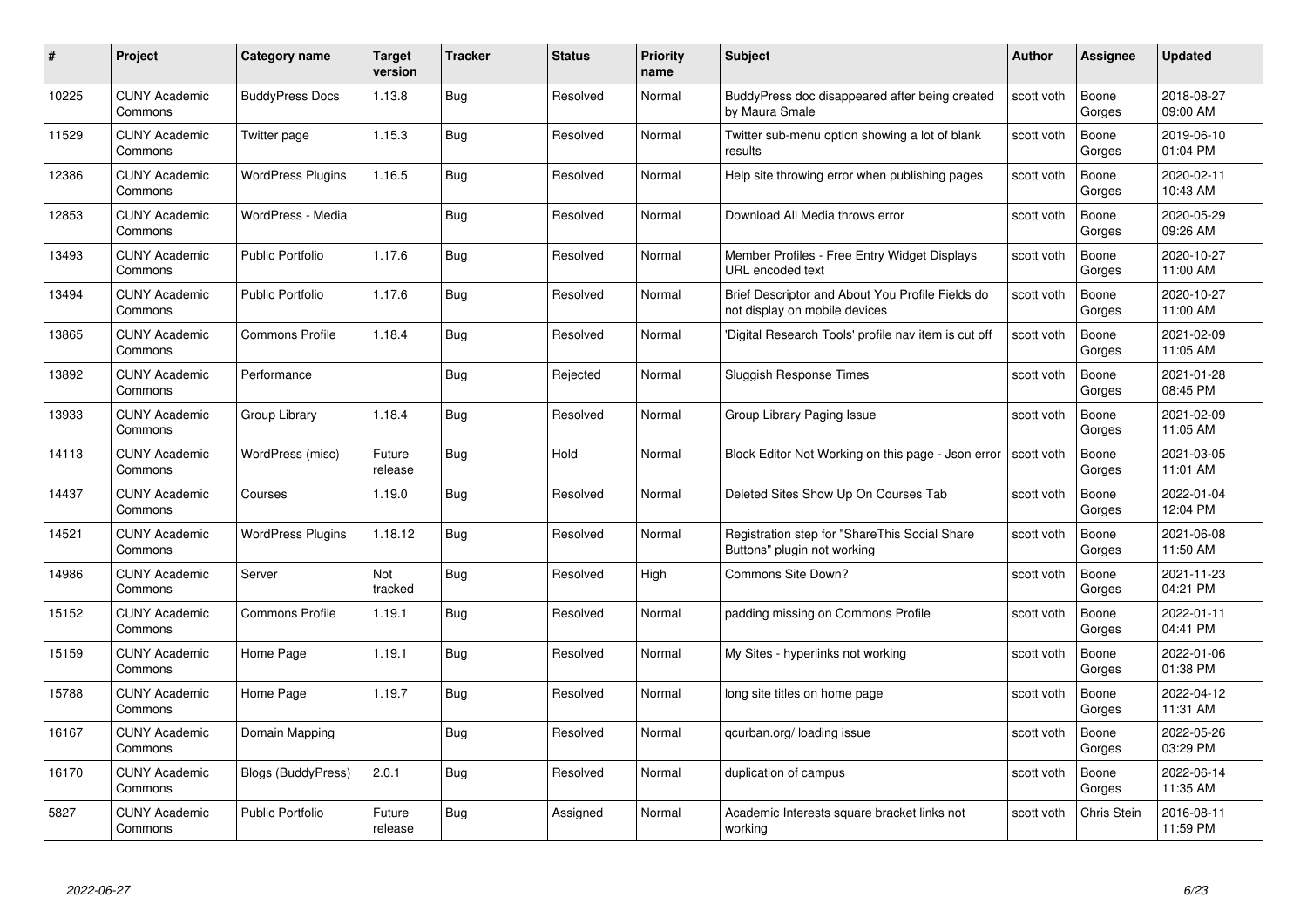| #     | Project                         | <b>Category name</b>       | Target<br>version | <b>Tracker</b> | <b>Status</b> | <b>Priority</b><br>name | <b>Subject</b>                                                                  | <b>Author</b> | <b>Assignee</b>       | <b>Updated</b>         |
|-------|---------------------------------|----------------------------|-------------------|----------------|---------------|-------------------------|---------------------------------------------------------------------------------|---------------|-----------------------|------------------------|
| 4143  | <b>CUNY Academic</b><br>Commons | <b>WordPress Themes</b>    | Not<br>tracked    | <b>Bug</b>     | Resolved      | Normal                  | Issues after Canvas Update - Help & Support /<br>Codex                          | scott voth    | Daniel Jones          | 2015-08-10<br>02:44 PM |
| 4438  | <b>CUNY Academic</b><br>Commons | Events                     | Future<br>release | Bug            | Assigned      | Normal                  | Events Calendar - Export Recurring Events                                       | scott voth    | Daniel Jones          | 2016-05-23<br>04:25 PM |
| 4526  | <b>CUNY Academic</b><br>Commons | Homepage Slides            | 1.8.11            | Bug            | Resolved      | Normal                  | Mousing Over Hero Slide does not stop Animation                                 | scott voth    | Daniel Jones          | 2015-09-18<br>03:53 PM |
| 6178  | <b>CUNY Academic</b><br>Commons | <b>WordPress Plugins</b>   |                   | Bug            | Rejected      | Normal                  | Social Sharing via JetPack Not Working                                          | scott voth    | Daniel Jones          | 2017-05-01<br>10:24 PM |
| 1257  | <b>CUNY Academic</b><br>Commons | BuddyPress (misc)          | 1.4               | Bug            | Resolved      | Low                     | Next Page Navigation missing at bottom of page<br>when looking at Group Members | scott voth    | Dominic<br>Giglio     | 2012-03-12<br>02:55 PM |
| 2112  | <b>CUNY Academic</b><br>Commons | WordPress (misc)           | 1.4.5             | Bug            | Resolved      | Normal                  | Codex Slider getting a jquery error                                             | scott voth    | Dominic<br>Giglio     | 2012-09-18<br>06:38 PM |
| 2332  | <b>CUNY Academic</b><br>Commons | WordPress (misc)           | 1.4.20            | Bug            | Resolved      | Normal                  | Arras Theme Slider gets jquery error                                            | scott voth    | Dominic<br>Giglio     | 2013-03-01<br>07:55 PM |
| 2982  | <b>CUNY Academic</b><br>Commons | <b>WordPress Themes</b>    | 1.5.21            | Bug            | Resolved      | Normal                  | Sliders are broken on Woo Canvas theme                                          | scott voth    | Dominic<br>Giglio     | 2014-03-12<br>01:41 PM |
| 13060 | <b>CUNY Academic</b><br>Commons | Site cloning               | 1.17.3            | Bug            | Rejected      | Normal                  | Commons 1.17 clone issue                                                        | scott voth    | Jeremy Felt           | 2020-09-01<br>03:10 PM |
| 13088 | <b>CUNY Academic</b><br>Commons | Site cloning               | 1.17.0            | Bug            | Rejected      | Normal                  | Commons 1.17 creating group + site                                              | scott voth    | Jeremy Felt           | 2020-07-27<br>01:56 PM |
| 592   | <b>CUNY Academic</b><br>Commons | WordPress (misc)           | Not<br>tracked    | Bug            | Resolved      | Normal                  | Trouble adding new user to Blog                                                 | scott voth    | <b>Matt Gold</b>      | 2011-02-19<br>04:39 PM |
| 3067  | <b>CUNY Academic</b><br>Commons | <b>WordPress Themes</b>    |                   | Bug            | Resolved      | Normal                  | Twenty Fourteen Theme Not Available                                             | scott voth    | <b>Matt Gold</b>      | 2014-02-22<br>11:35 AM |
| 3528  | <b>CUNY Academic</b><br>Commons | Server                     | Not<br>tracked    | Bug            | Resolved      | High                    | Slow Response Time                                                              | scott voth    | <b>Matt Gold</b>      | 2016-01-26<br>05:11 PM |
| 3551  | <b>CUNY Academic</b><br>Commons | Server                     | Not<br>tracked    | <b>Bug</b>     | Resolved      | Normal                  | Slow Response Time                                                              | scott voth    | <b>Matt Gold</b>      | 2014-11-11<br>02:31 PM |
| 13004 | <b>CUNY Academic</b><br>Commons | Domain Mapping             | Not<br>tracked    | Bug            | Resolved      | Normal                  | Domain Mapping request - Wole                                                   | scott voth    | Matt Gold             | 2020-07-07<br>12:02 PM |
| 3522  | <b>CUNY Academic</b><br>Commons | My Commons                 | 1.7               | Bug            | Resolved      | Normal                  | 1.7 Testing - Delete button not working on My<br>Commons                        | scott voth    | Raymond<br>Hoh        | 2014-10-08<br>03:13 PM |
| 4535  | <b>CUNY Academic</b><br>Commons | My Commons                 | Future<br>release | Bug            | New           | Low                     | My Commons filter issue                                                         | scott voth    | Raymond<br><b>Hoh</b> | 2015-09-01<br>11:17 AM |
| 6184  | <b>CUNY Academic</b><br>Commons | commonsinabox.org          | Not<br>tracked    | Bug            | Resolved      | Normal                  | CBOX Confirm User Registration plugin                                           | scott voth    | Raymond<br>Hoh        | 2018-09-12<br>01:50 PM |
| 6536  | CUNY Academic<br>Commons        | <b>Email Notifications</b> | 1.10              | Bug            | Resolved      | Normal                  | HTML not rendering (Sunday, 12:30 - 1:15PM) -<br>Commons 1.10 Testing           | scott voth    | Raymond<br>Hoh        | 2016-11-07<br>10:49 AM |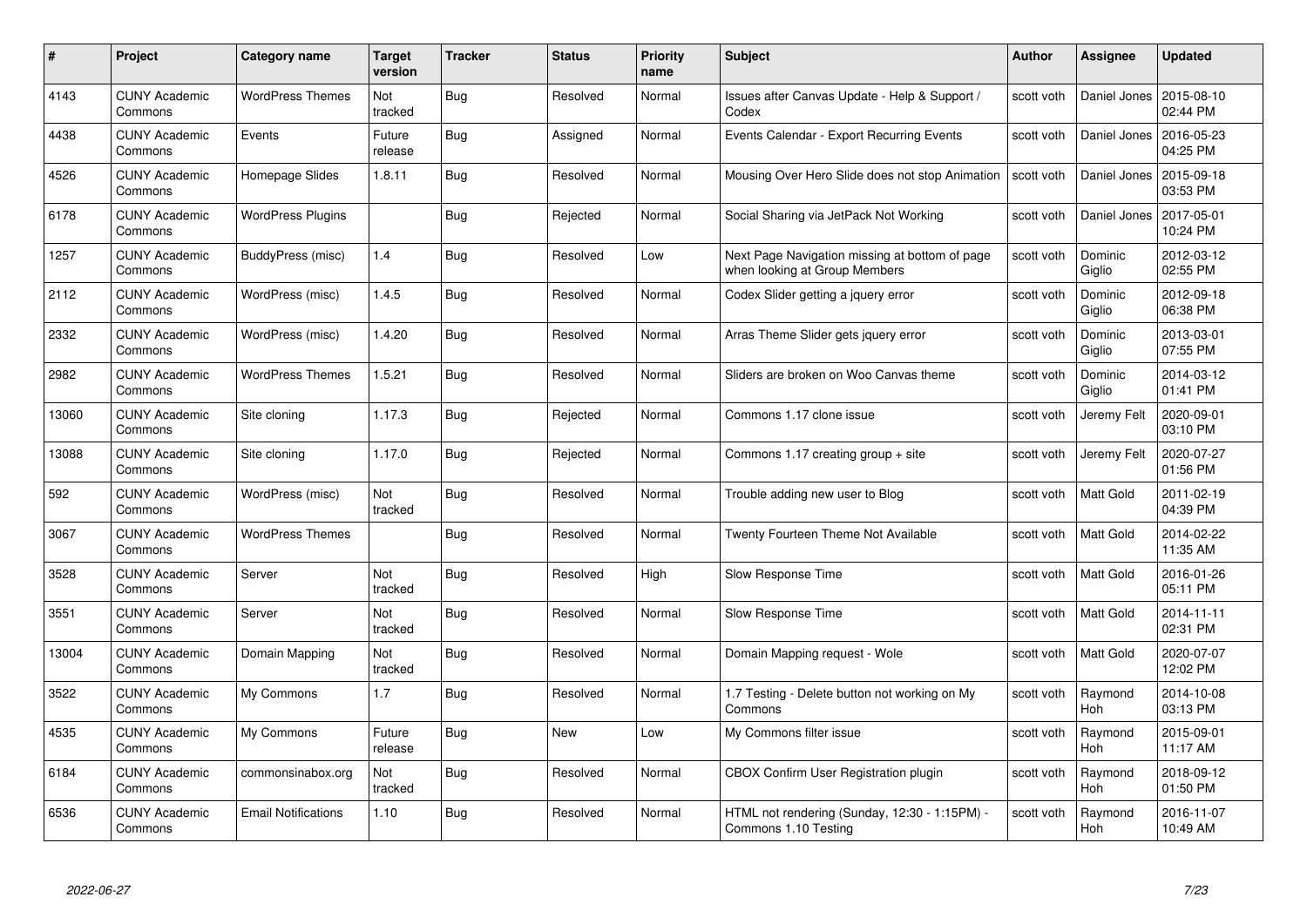| #     | Project                         | <b>Category name</b>       | Target<br>version | <b>Tracker</b> | <b>Status</b>        | <b>Priority</b><br>name | <b>Subject</b>                                                                          | <b>Author</b> | <b>Assignee</b>       | <b>Updated</b>         |
|-------|---------------------------------|----------------------------|-------------------|----------------|----------------------|-------------------------|-----------------------------------------------------------------------------------------|---------------|-----------------------|------------------------|
| 6542  | <b>CUNY Academic</b><br>Commons | Group Forums               | 1.10              | <b>Bug</b>     | Resolved             | Normal                  | Embedded image's caption is not rendering -<br>Commons 1.10 testing                     | scott voth    | Raymond<br><b>Hoh</b> | 2016-11-01<br>10:59 AM |
| 10051 | <b>CUNY Academic</b><br>Commons | <b>Email Notifications</b> | 1.13.8            | <b>Bug</b>     | Resolved             | Normal                  | Tweets and email notifications are not being<br>generated from posts on OpenAtCUNY site | scott voth    | Raymond<br>Hoh        | 2018-08-28<br>12:08 PM |
| 11506 | CUNY Academic<br>Commons        | Homepage Slides            | 1.15.5            | <b>Bug</b>     | Resolved             | Normal                  | Home Page Slideshow - blank slide                                                       | scott voth    | Raymond<br><b>Hoh</b> | 2019-07-09<br>02:33 PM |
| 12154 | <b>CUNY Academic</b><br>Commons | Events                     | 1.16.4            | Bug            | Rejected             | Normal                  | personal events calendar                                                                | scott voth    | Raymond<br>Hoh        | 2020-01-14<br>12:57 PM |
| 12671 | <b>CUNY Academic</b><br>Commons | <b>WordPress Plugins</b>   | 1.16.10           | <b>Bug</b>     | Resolved             | Normal                  | Creative Commons License Not Available With<br><b>Block Editor</b>                      | scott voth    | Raymond<br><b>Hoh</b> | 2020-04-28<br>11:03 AM |
| 13499 | <b>CUNY Academic</b><br>Commons | Groups (misc)              | 1.17.7            | <b>Bug</b>     | Resolved             | Normal                  | Student repeatedly loses membership to private<br>class group                           | scott voth    | Raymond<br>Hoh        | 2020-11-10<br>10:31 AM |
| 15810 | <b>CUNY Academic</b><br>Commons | Domain Mapping             | Not<br>tracked    | <b>Bug</b>     | Resolved             | High                    | News Literacy Matters site loading over and over<br>using Chrome                        | scott voth    | Raymond<br>Hoh        | 2022-04-05<br>10:09 AM |
| 16245 | <b>CUNY Academic</b><br>Commons | WordPress (misc)           |                   | Bug            | Reporter<br>Feedback | Normal                  | Save Button missing on WordPress Profile page                                           | scott voth    | Raymond<br><b>Hoh</b> | 2022-06-16<br>03:09 PM |
| 15808 | <b>CUNY Academic</b><br>Commons | Home Page                  | 1.19.7            | <b>Bug</b>     | Resolved             | Normal                  | Home Page "About" Dropdown                                                              | scott voth    | Sara<br>Cannon        | 2022-04-12<br>11:31 AM |
| 3703  | <b>CUNY Academic</b><br>Commons | Homepage Slides            |                   | <b>Bug</b>     | Rejected             | Normal                  | Delay in Loading Hero Slide Images                                                      | scott voth    | scott voth            | 2014-12-11<br>08:42 PM |
| 6515  | CUNY Academic<br>Commons        | Homepage Slides            |                   | <b>Bug</b>     | Resolved             | Normal                  | Gallery Posts (i.e. Hero slides) are Not Working                                        | scott voth    | scott voth            | 2019-09-23<br>03:01 PM |
| 273   | <b>CUNY Academic</b><br>Commons | Wiki                       |                   | Feature        | Deferred             | Normal                  | Install Collection extension for MW                                                     | scott voth    |                       | 2015-04-01<br>09:26 PM |
| 371   | CUNY Academic<br>Commons        | WordPress (misc)           | 1.1               | Feature        | Resolved             | Normal                  | Google Maps Embed - WordPress Plug-in<br>Request                                        | scott voth    |                       | 2010-11-16<br>05:17 PM |
| 1310  | <b>CUNY Academic</b><br>Commons | WordPress (misc)           | 1.3               | Feature        | Resolved             | Low                     | Zotpress                                                                                | scott voth    |                       | 2011-12-08<br>07:08 PM |
| 2490  | <b>CUNY Academic</b><br>Commons | commonsinabox.org          |                   | Feature        | Duplicate            | Normal                  | Search Functionality on CommonsinaBox.org                                               | scott voth    |                       | 2013-02-27<br>09:37 PM |
| 4309  | <b>CUNY Academic</b><br>Commons | Home Page                  | 1.8.5             | Feature        | Resolved             | Normal                  | Change Main Navigation Help Link to<br>http://codex.commons.gc.cuny.edu/                | scott voth    |                       | 2015-07-21<br>10:45 AM |
| 5548  | <b>CUNY Academic</b><br>Commons | <b>WordPress Plugins</b>   | 1.9.15            | Feature        | Resolved             | Normal                  | Plugin Request: Inventory Manager - Michael<br>Madden                                   | scott voth    |                       | 2016-05-11<br>11:27 PM |
| 7738  | <b>CUNY Academic</b><br>Commons | <b>WordPress Plugins</b>   | 1.10.12           | Feature        | Resolved             | Normal                  | Image Attribution Tagger                                                                | scott voth    |                       | 2017-03-02<br>02:22 PM |
| 11860 | CUNY Academic<br>Commons        | Registration               | Future<br>release | Feature        | New                  | Normal                  | Ensure Students Are Aware They Can Use<br>Aliases At Registration                       | scott voth    |                       | 2019-09-24<br>08:46 AM |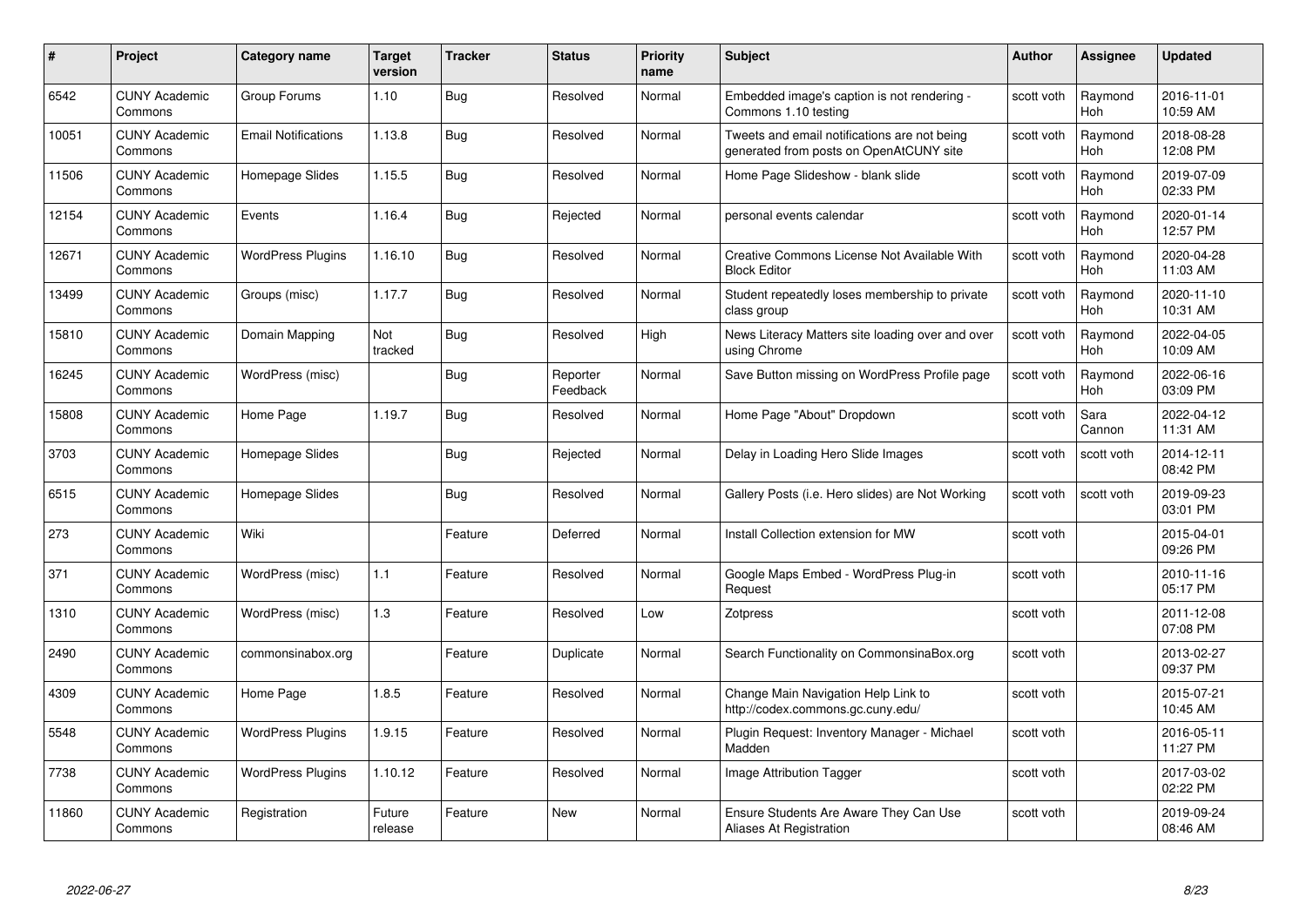| #     | Project                         | Category name            | Target<br>version | <b>Tracker</b> | <b>Status</b> | <b>Priority</b><br>name | <b>Subject</b>                                              | <b>Author</b> | Assignee        | <b>Updated</b>         |
|-------|---------------------------------|--------------------------|-------------------|----------------|---------------|-------------------------|-------------------------------------------------------------|---------------|-----------------|------------------------|
| 12149 | <b>CUNY Academic</b><br>Commons | <b>WordPress Plugins</b> | 1.16.1            | Feature        | Resolved      | Normal                  | plugin request - Kadence-bloks                              | scott voth    |                 | 2019-12-10<br>11:14 AM |
| 13754 | <b>CUNY Academic</b><br>Commons | <b>WordPress Themes</b>  | Not<br>tracked    | Feature        | Resolved      | Normal                  | Update Commons WordPress Default Theme                      | scott voth    |                 | 2021-01-11<br>10:51 AM |
| 403   | CUNY Academic<br>Commons        | BuddyPress (misc)        | Future<br>release | Feature        | Duplicate     | Normal                  | Personalization of the Profile Page                         | scott voth    | Boone<br>Gorges | 2010-11-22<br>11:32 AM |
| 515   | <b>CUNY Academic</b><br>Commons | BuddyPress (misc)        | 1.2               | Feature        | Rejected      | Normal                  | TOC, Tags and a Tag Cloud for new BP "wiki-like"<br>plugin  | scott voth    | Boone<br>Gorges | 2011-02-11<br>05:47 PM |
| 516   | <b>CUNY Academic</b><br>Commons | BuddyPress (misc)        | 1.2               | Feature        | Rejected      | Low                     | Embedding video on new BP "wiki-like" plugin                | scott voth    | Boone<br>Gorges | 2011-02-11<br>05:48 PM |
| 517   | <b>CUNY Academic</b><br>Commons | BuddyPress (misc)        | 1.3               | Feature        | Resolved      | Normal                  | Image handling for new BP "wiki-like" plugin                | scott voth    | Boone<br>Gorges | 2011-06-20<br>11:33 AM |
| 518   | <b>CUNY Academic</b><br>Commons | BuddyPress (misc)        | 1.2               | Feature        | Resolved      | Normal                  | Search box for new BP "wiki-like" plugin                    | scott voth    | Boone<br>Gorges | 2011-02-23<br>08:41 AM |
| 519   | <b>CUNY Academic</b><br>Commons | <b>BuddyPress Docs</b>   | Future<br>release | Feature        | Assigned      | Low                     | TOC for individual docs - for new BP "wiki-like"<br>plugin  | scott voth    | Boone<br>Gorges | 2015-11-09<br>05:54 PM |
| 529   | <b>CUNY Academic</b><br>Commons | BuddyPress (misc)        | 1.2               | Feature        | Rejected      | Normal                  | Paste Plain Text icon not working in BP "wiki"<br>plugin    | scott voth    | Boone<br>Gorges | 2011-02-18<br>01:25 PM |
| 530   | <b>CUNY Academic</b><br>Commons | BuddyPress (misc)        | 1.3               | Feature        | Rejected      | Normal                  | Automatically generated Page urls for new BP wiki<br>plugin | scott voth    | Boone<br>Gorges | 2011-02-11<br>05:50 PM |
| 587   | <b>CUNY Academic</b><br>Commons | WordPress (misc)         | 1.1.10            | Feature        | Resolved      | Normal                  | Zotero Plugin - ZotPress                                    | scott voth    | Boone<br>Gorges | 2011-02-21<br>05:44 PM |
| 1155  | <b>CUNY Academic</b><br>Commons | WordPress (misc)         | 1.2.5             | Feature        | Resolved      | Normal                  | Add Fancybox WordPress plugin                               | scott voth    | Boone<br>Gorges | 2011-09-12<br>05:48 PM |
| 1222  | <b>CUNY Academic</b><br>Commons | WordPress (misc)         | 1.5               | Feature        | Resolved      | Normal                  | Evaluate Premium Themes for "The Commons<br>Classified"     | scott voth    | Boone<br>Gorges | 2011-11-29<br>10:23 AM |
| 1237  | <b>CUNY Academic</b><br>Commons | Events                   | 1.8               | Feature        | Resolved      | Normal                  | Develop Commons Calendar of Events Plugin                   | scott voth    | Boone<br>Gorges | 2016-02-15<br>11:19 PM |
| 1355  | <b>CUNY Academic</b><br>Commons | WordPress (misc)         | 1.3               | Feature        | Resolved      | Normal                  | Plugin request: Tagline Rotator                             | scott voth    | Boone<br>Gorges | 2011-12-08<br>07:04 PM |
| 1427  | <b>CUNY Academic</b><br>Commons | WordPress (misc)         | 1.3.5             | Feature        | Resolved      | Normal                  | Plugin Request: jQuery Vertical Accordion Menu              | scott voth    | Boone<br>Gorges | 2012-01-16<br>08:17 PM |
| 1625  | <b>CUNY Academic</b><br>Commons | BuddyPress (misc)        | 1.10              | Feature        | Resolved      | Normal                  | Modify Default Avatar and Assignment Process                | scott voth    | Boone<br>Gorges | 2016-02-19<br>12:09 AM |
| 1716  | <b>CUNY Academic</b><br>Commons | WordPress (misc)         | 1.3.9             | Feature        | Resolved      | Normal                  | Plugin Request: Blogger Importer                            | scott voth    | Boone<br>Gorges | 2012-03-12<br>11:56 AM |
| 1718  | CUNY Academic<br>Commons        | WordPress (misc)         | 1.4               | Feature        | Resolved      | Normal                  | Plugin Reguest - Live Journal Importer                      | scott voth    | Boone<br>Gorges | 2012-03-19<br>10:48 PM |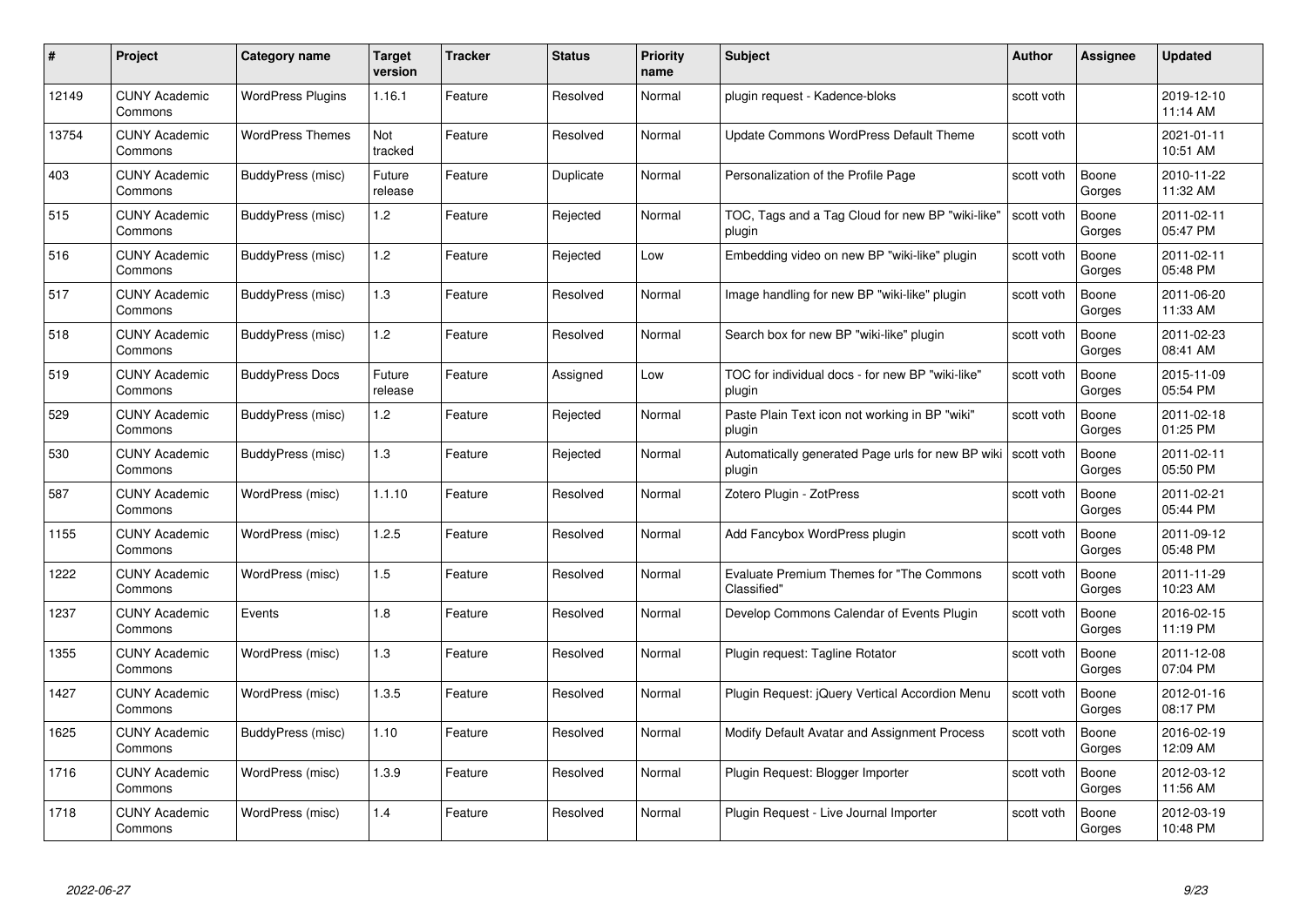| #     | Project                         | Category name            | Target<br>version | <b>Tracker</b> | <b>Status</b> | <b>Priority</b><br>name | <b>Subject</b>                                                                   | Author     | Assignee        | <b>Updated</b>         |
|-------|---------------------------------|--------------------------|-------------------|----------------|---------------|-------------------------|----------------------------------------------------------------------------------|------------|-----------------|------------------------|
| 1719  | <b>CUNY Academic</b><br>Commons | WordPress (misc)         | 1.3.9             | Feature        | Resolved      | Normal                  | Plugin Request: RSS Importer                                                     | scott voth | Boone<br>Gorges | 2012-03-12<br>11:59 AM |
| 1720  | <b>CUNY Academic</b><br>Commons | WordPress (misc)         | 1.3.9             | Feature        | Resolved      | Normal                  | Plugin Request: Tumblr Importer                                                  | scott voth | Boone<br>Gorges | 2012-03-12<br>11:57 AM |
| 1746  | <b>CUNY Academic</b><br>Commons | WordPress (misc)         | 1.3.10            | Feature        | Resolved      | Normal                  | Max Number of Items in a Tag Cloud                                               | scott voth | Boone<br>Gorges | 2012-03-29<br>10:09 AM |
| 2009  | <b>CUNY Academic</b><br>Commons | WordPress (misc)         | 1.3.17            | Feature        | Resolved      | Urgent                  | New Child Theme for Woo Theme 'Simplicity'                                       | scott voth | Boone<br>Gorges | 2012-08-01<br>12:25 AM |
| 2209  | <b>CUNY Academic</b><br>Commons | WordPress (misc)         |                   | Feature        | Resolved      | Normal                  | Install Q & A Plugin on Commonsinabox.org                                        | scott voth | Boone<br>Gorges | 2012-10-21<br>10:53 AM |
| 2813  | <b>CUNY Academic</b><br>Commons | WordPress (misc)         | 1.5.5             | Feature        | Resolved      | Normal                  | WordPress plugin request - MailPoet                                              | scott voth | Boone<br>Gorges | 2013-10-11<br>08:18 PM |
| 4978  | <b>CUNY Academic</b><br>Commons | <b>Directories</b>       | 1.9.4             | Feature        | Resolved      | High                    | On Profile Provide a Way to Enter or Change<br>Campus Affiliation                | scott voth | Boone<br>Gorges | 2016-01-11<br>10:41 PM |
| 5569  | <b>CUNY Academic</b><br>Commons | <b>WordPress Plugins</b> | 1.9.18            | Feature        | Resolved      | Normal                  | WP Inventory Manager Add-On - Michael Madden                                     | scott voth | Boone<br>Gorges | 2016-06-12<br>10:39 AM |
| 5653  | <b>CUNY Academic</b><br>Commons | <b>WordPress Plugins</b> | 1.9.19            | Feature        | Resolved      | Normal                  | Plugin Request - Simple Custom Post Order -<br>Cynthia Tobar                     | scott voth | Boone<br>Gorges | 2016-06-21<br>10:19 PM |
| 7870  | <b>CUNY Academic</b><br>Commons | <b>WordPress Plugins</b> | 1.10.15           | Feature        | Resolved      | Normal                  | Plugin request: Smush It                                                         | scott voth | Boone<br>Gorges | 2017-03-31<br>10:28 AM |
| 7883  | <b>CUNY Academic</b><br>Commons | <b>WordPress Plugins</b> |                   | Feature        | Rejected      | Normal                  | plugin request                                                                   | scott voth | Boone<br>Gorges | 2017-04-01<br>11:10 AM |
| 10226 | <b>CUNY Academic</b><br>Commons | Courses                  | Future<br>release | Feature        | New           | Normal                  | Add "My Courses" to drop down list                                               | scott voth | Boone<br>Gorges | 2021-11-19<br>12:42 PM |
| 11298 | <b>CUNY Academic</b><br>Commons | Courses                  | 1.16              | Feature        | Resolved      | Normal                  | Explore Ways to Make the "Courses" tab More<br>Interesting                       | scott voth | Boone<br>Gorges | 2019-12-04<br>10:51 AM |
| 11531 | <b>CUNY Academic</b><br>Commons | Events                   | Future<br>release | Feature        | <b>New</b>    | Normal                  | Main Events calendar should include non-public<br>events that user has access to | scott voth | Boone<br>Gorges | 2019-06-11<br>10:00 AM |
| 13194 | <b>CUNY Academic</b><br>Commons | <b>WordPress Plugins</b> | 1.17.2            | Feature        | Resolved      | Normal                  | Slider Revolution update                                                         | scott voth | Boone<br>Gorges | 2020-08-25<br>10:40 AM |
| 15267 | <b>CUNY Academic</b><br>Commons | Shortcodes and<br>embeds | 1.19.4            | Feature        | Resolved      | Normal                  | Embed a Microsoft Form                                                           | scott voth | Boone<br>Gorges | 2022-02-22<br>11:01 AM |
| 15302 | <b>CUNY Academic</b><br>Commons | <b>WordPress Plugins</b> | 1.19.4            | Feature        | Resolved      | High                    | <b>Plugin For Qwriting - Team Members</b>                                        | scott voth | Boone<br>Gorges | 2022-02-14<br>01:08 PM |
| 15303 | <b>CUNY Academic</b><br>Commons | <b>WordPress Plugins</b> | 1.19.4            | Feature        | Resolved      | Normal                  | Plugin Request for QWriting Migration - SiteOrigin<br><b>Widget Bundle</b>       | scott voth | Boone<br>Gorges | 2022-02-22<br>11:01 AM |
| 15687 | <b>CUNY Academic</b><br>Commons | WordPress - Media        | 1.19.7            | Feature        | Resolved      | Normal                  | <b>Embed Microsoft Sway Content</b>                                              | scott voth | Boone<br>Gorges | 2022-04-12<br>11:31 AM |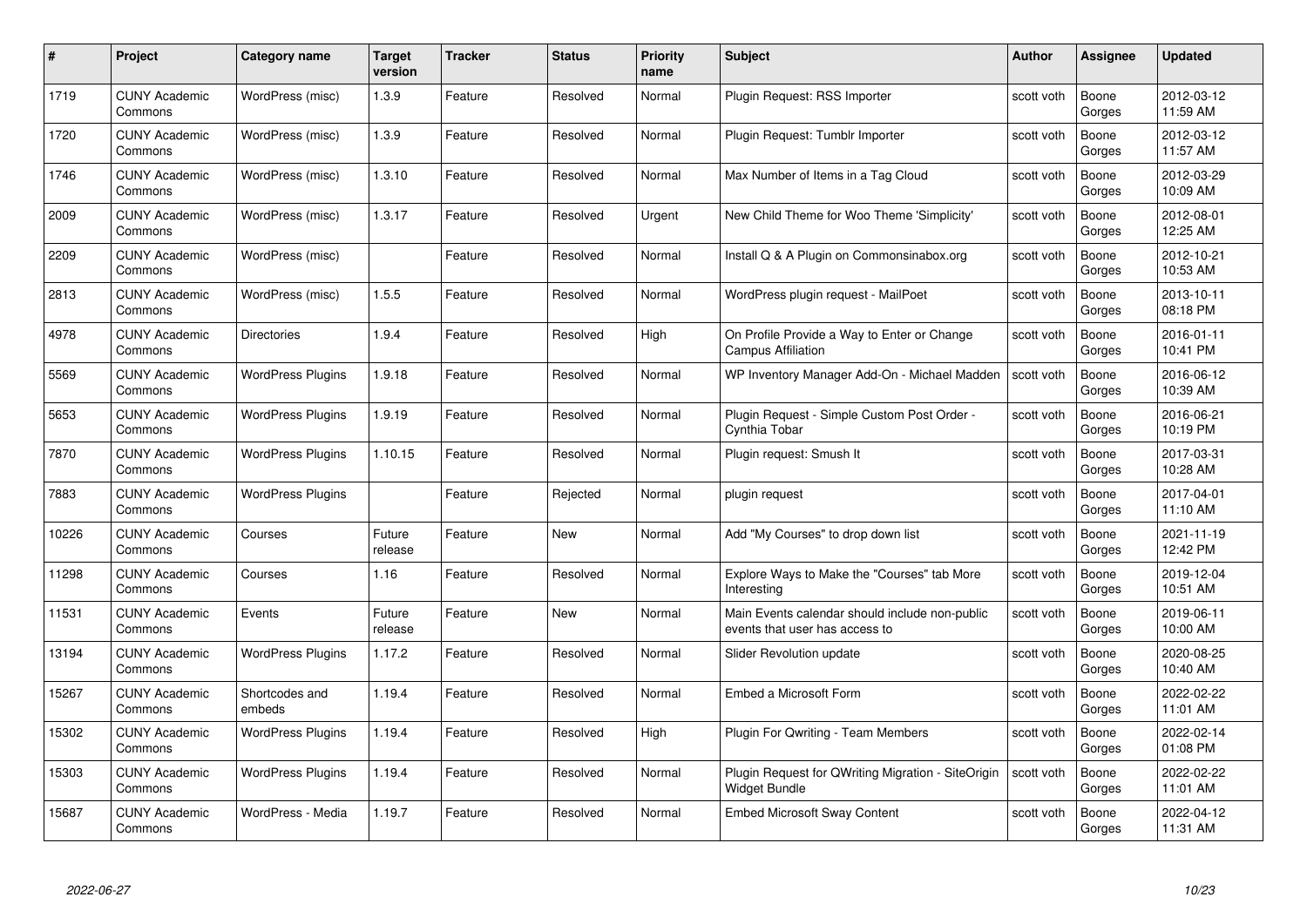| #     | Project                         | Category name            | Target<br>version | <b>Tracker</b> | <b>Status</b> | <b>Priority</b><br>name | <b>Subject</b>                                                                | Author     | <b>Assignee</b>       | <b>Updated</b>         |
|-------|---------------------------------|--------------------------|-------------------|----------------|---------------|-------------------------|-------------------------------------------------------------------------------|------------|-----------------------|------------------------|
| 15830 | <b>CUNY Academic</b><br>Commons | WordPress (misc)         | 1.19.7            | Feature        | Resolved      | Normal                  | zeemaps embed                                                                 | scott voth | Boone<br>Gorges       | 2022-04-12<br>11:31 AM |
| 10354 | <b>CUNY Academic</b><br>Commons | <b>Public Portfolio</b>  | Future<br>release | Feature        | New           | Normal                  | Opt out of Having a Profile Page                                              | scott voth | Chris Stein           | 2020-05-12<br>10:43 AM |
| 3531  | <b>CUNY Academic</b><br>Commons | Home Page                | 1.7               | Feature        | Resolved      | Normal                  | Let Users Hover over Hero Slides to Stop<br>Animation                         | scott voth | Daniel Jones          | 2014-10-13<br>05:43 PM |
| 367   | <b>CUNY Academic</b><br>Commons | Wiki                     |                   | Feature        | Rejected      | Low                     | Wiki Search                                                                   | scott voth | Dominic<br>Giglio     | 2016-05-31<br>12:16 PM |
| 1444  | <b>CUNY Academic</b><br>Commons | WordPress (misc)         | Future<br>release | Feature        | Resolved      | Normal                  | Plugin Request: Google Analytics For WordPress                                | scott voth | Dominic<br>Giglio     | 2012-07-14<br>09:28 AM |
| 2080  | <b>CUNY Academic</b><br>Commons | WordPress (misc)         | 1.5.21            | Feature        | Resolved      | Normal                  | Upgrade Woo Canvas to Current Version (5.0) -<br>Responsive                   | scott voth | Dominic<br>Giglio     | 2014-03-12<br>01:42 PM |
| 536   | <b>CUNY Academic</b><br>Commons | WordPress (misc)         | Not<br>tracked    | Feature        | Resolved      | Low                     | Generate statistics on themes used by Commons<br>bloggers                     | scott voth | Matt Gold             | 2011-02-20<br>12:44 PM |
| 1242  | <b>CUNY Academic</b><br>Commons | <b>WordPress Themes</b>  |                   | Feature        | Rejected      | Normal                  | Theme request: Woo Theme "Teamster"                                           | scott voth | Matt Gold             | 2016-10-24<br>11:41 AM |
| 4524  | <b>CUNY Academic</b><br>Commons | Events                   | 1.9               | Feature        | Resolved      | Normal                  | Create a iCal Feed for Events Calendar                                        | scott voth | Raymond<br><b>Hoh</b> | 2015-11-09<br>12:55 PM |
| 11036 | <b>CUNY Academic</b><br>Commons | <b>WordPress Plugins</b> | 1.14.6            | Feature        | Resolved      | Normal                  | Voicethread embed support                                                     | scott voth | Raymond<br>Hoh        | 2019-02-12<br>11:28 AM |
| 11037 | <b>CUNY Academic</b><br>Commons | <b>WordPress Plugins</b> | 1.14.6            | Feature        | Resolved      | Normal                  | Padlet embeds                                                                 | scott voth | Raymond<br>Hoh        | 2019-02-12<br>11:28 AM |
| 11038 | <b>CUNY Academic</b><br>Commons | <b>WordPress Plugins</b> | 1.14.6            | Feature        | Resolved      | Normal                  | Sutori question                                                               | scott voth | Raymond<br><b>Hoh</b> | 2019-02-12<br>11:28 AM |
| 14817 | <b>CUNY Academic</b><br>Commons | Group Forums             | 1.18.20           | Feature        | Resolved      | Normal                  | Embed a Commons Group forum to a Site page                                    | scott voth | Raymond<br>Hoh        | 2021-10-12<br>11:13 AM |
| 594   | <b>CUNY Academic</b><br>Commons | WordPress (misc)         | Not<br>tracked    | Feature        | Resolved      | Normal                  | Add more meaningful error messages when<br>adding users to blogs doesn't work | scott voth | scott voth            | 2012-01-02<br>09:51 PM |
| 737   | <b>CUNY Academic</b><br>Commons | WordPress (misc)         |                   | Feature        | Resolved      | Normal                  | Add Explanation of "Sort & Shuffle" to Atahualpa<br>Codex documentation       | scott voth | scott voth            | 2011-06-05<br>10:39 AM |
| 1208  | <b>CUNY Academic</b><br>Commons | BuddyPress (misc)        | Not<br>tracked    | Feature        | Rejected      | Normal                  | Investigate Mobile Inheritance from BuddyPress<br>Default Theme               | scott voth | scott voth            | 2016-01-26<br>10:57 AM |
| 3026  | <b>CUNY Academic</b><br>Commons | <b>UserVoice</b>         | Not<br>tracked    | Feature        | Rejected      | Normal                  | User Voice Upgrade                                                            | scott voth | scott voth            | 2016-01-26<br>11:26 AM |
| 3478  | <b>CUNY Academic</b><br>Commons | Domain Mapping           | 1.7.2             | Feature        | Resolved      | Normal                  | Google Analytics and Mapped Domains                                           | scott voth | scott voth            | 2014-11-02<br>09:43 AM |
| 11974 | <b>CUNY Academic</b><br>Commons | Documentation            |                   | Feature        | Resolved      | Normal                  | Help tracking down documentation on JetPack                                   | scott voth | scott voth            | 2019-10-12<br>01:08 PM |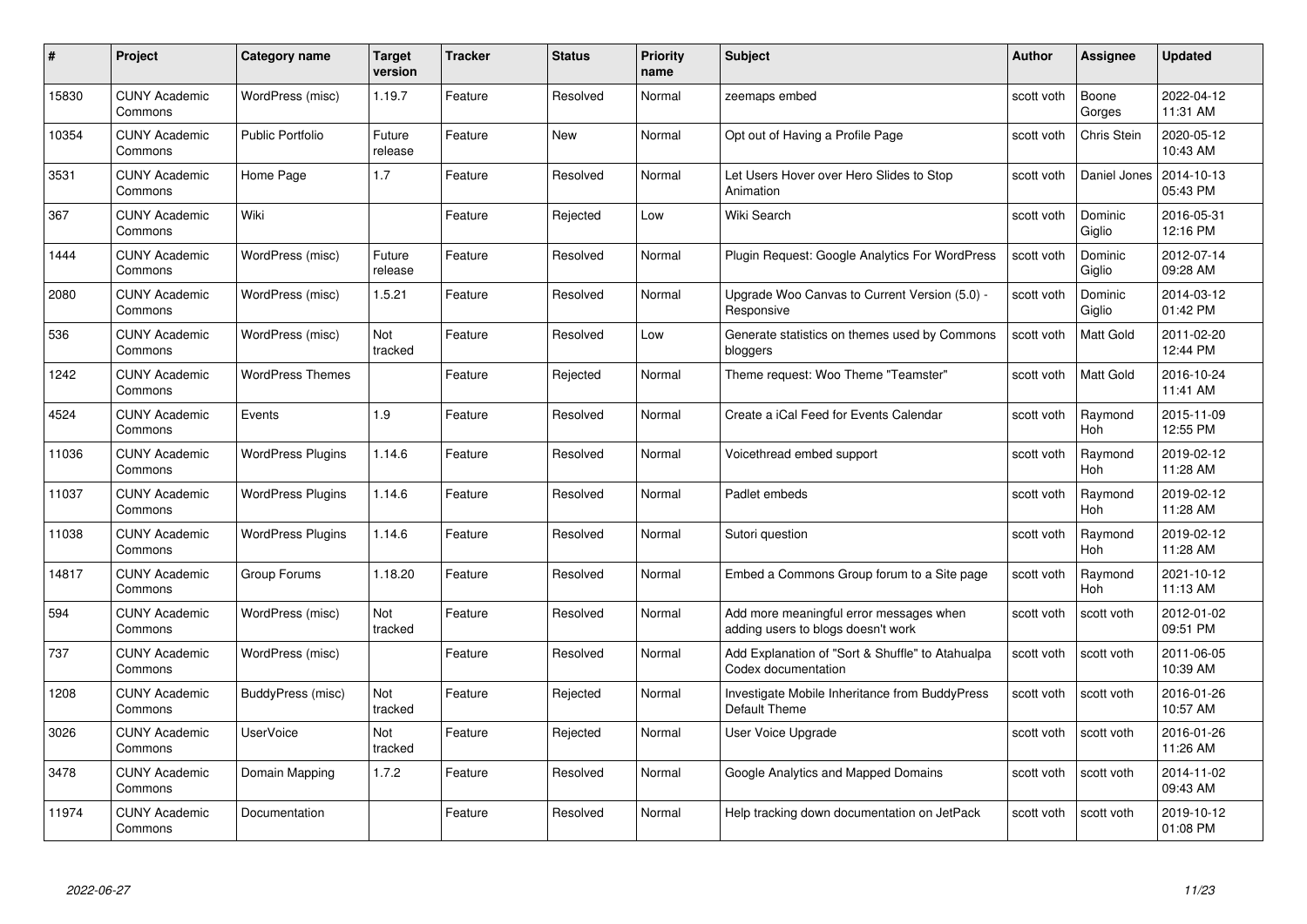| #     | Project                         | <b>Category name</b>     | <b>Target</b><br>version | <b>Tracker</b> | <b>Status</b> | <b>Priority</b><br>name | <b>Subject</b>                                                                 | <b>Author</b> | <b>Assignee</b> | <b>Updated</b>         |
|-------|---------------------------------|--------------------------|--------------------------|----------------|---------------|-------------------------|--------------------------------------------------------------------------------|---------------|-----------------|------------------------|
| 14394 | <b>CUNY Academic</b><br>Commons |                          | Not<br>tracked           | Feature        | <b>New</b>    | Normal                  | Commons News Site - redesign                                                   | scott voth    | scott voth      | 2021-09-14<br>10:46 AM |
| 2946  | <b>CUNY Academic</b><br>Commons | WordPress (misc)         |                          | Support        | Resolved      | Normal                  | Help Delete WP site with broken link                                           | scott voth    |                 | 2014-02-08<br>09:53 AM |
| 2947  | <b>CUNY Academic</b><br>Commons |                          | Not<br>tracked           | Support        | Resolved      | Normal                  | Question on "Tools>>Domain Mapping"                                            | scott voth    |                 | 2013-12-21<br>07:14 PM |
| 3081  | <b>CUNY Academic</b><br>Commons | Home Page                |                          | Support        | Resolved      | Normal                  | Lost Access to Create Hero Slides                                              | scott voth    |                 | 2014-02-27<br>08:06 PM |
| 3446  | <b>CUNY Academic</b><br>Commons | Domain Mapping           |                          | Support        | Rejected      | Normal                  | bkpublicscholars.org Domain Mapping Request<br>not working?                    | scott voth    |                 | 2014-09-05<br>09:39 AM |
| 3549  | <b>CUNY Academic</b><br>Commons | commonsinabox.org        | Not<br>tracked           | Support        | Rejected      | Normal                  | Spam on CBOX.org                                                               | scott voth    |                 | 2014-10-15<br>12:10 AM |
| 3621  | <b>CUNY Academic</b><br>Commons | Domain Mapping           | Not<br>tracked           | Support        | Resolved      | Normal                  | Question - Google Analytics, Mapped Domains,<br>and WP-Google-Analytics plugin | scott voth    |                 | 2015-04-01<br>09:16 PM |
| 3712  | <b>CUNY Academic</b><br>Commons | <b>WordPress Themes</b>  | 1.7.6                    | Support        | Resolved      | Normal                  | Two plugins for the "Old Paper Theme" not<br>Available                         | scott voth    |                 | 2014-12-11<br>08:16 PM |
| 4047  | <b>CUNY Academic</b><br>Commons | <b>WordPress Themes</b>  | Not<br>tracked           | Support        | Resolved      | Normal                  | Help James Samuel with Theme after it was<br>updated                           | scott voth    |                 | 2015-07-21<br>06:12 PM |
| 5032  | <b>CUNY Academic</b><br>Commons | Server                   |                          | Support        | Resolved      | Normal                  | Error establishing a database connection                                       | scott voth    |                 | 2015-12-14<br>08:46 PM |
| 5271  | <b>CUNY Academic</b><br>Commons | Server                   |                          | Support        | Resolved      | High                    | CBOX and Commons sites down?                                                   | scott voth    |                 | 2016-02-28<br>12:30 PM |
| 6111  | <b>CUNY Academic</b><br>Commons | Registration             |                          | Support        | Resolved      | Normal                  | Manually Activate Member Account - Sunjum<br>Hussain                           | scott voth    |                 | 2016-10-11<br>08:21 PM |
| 7295  | <b>CUNY Academic</b><br>Commons | commonsinabox.org        | Not<br>tracked           | Support        | Resolved      | High                    | commonsinabox.org performance issues                                           | scott voth    |                 | 2017-01-03<br>10:52 AM |
| 7802  | <b>CUNY Academic</b><br>Commons |                          |                          | Support        | Duplicate     | Normal                  | SPS Faculty site stopped receiving notifications                               | scott voth    |                 | 2017-03-16<br>05:33 PM |
| 7810  | <b>CUNY Academic</b><br>Commons | <b>WordPress Themes</b>  | 1.10.15                  | Support        | Resolved      | Normal                  | Brunelleschi theme deprecation                                                 | scott voth    |                 | 2017-03-27<br>10:38 AM |
| 8683  | <b>CUNY Academic</b><br>Commons | WordPress (misc)         | 1.11.12                  | Support        | Resolved      | Normal                  | site banner getting overlaid by black WordPress<br>nav bar                     | scott voth    |                 | 2017-09-11<br>09:32 PM |
| 8706  | <b>CUNY Academic</b><br>Commons | <b>WordPress Plugins</b> | 1.11.13                  | Support        | Resolved      | Normal                  | Plugin Request - Accordion Slider lite                                         | scott voth    |                 | 2017-09-22<br>10:01 AM |
| 8859  | <b>CUNY Academic</b><br>Commons |                          | Not<br>tracked           | Support        | Resolved      | Normal                  | Hero Slide Permissions                                                         | scott voth    |                 | 2017-10-26<br>09:59 AM |
| 9053  | <b>CUNY Academic</b><br>Commons | <b>WordPress Plugins</b> | 1.12.6                   | Support        | Resolved      | Normal                  | WPBakery Visual Composer plugin Not Working                                    | scott voth    |                 | 2018-01-09<br>07:50 PM |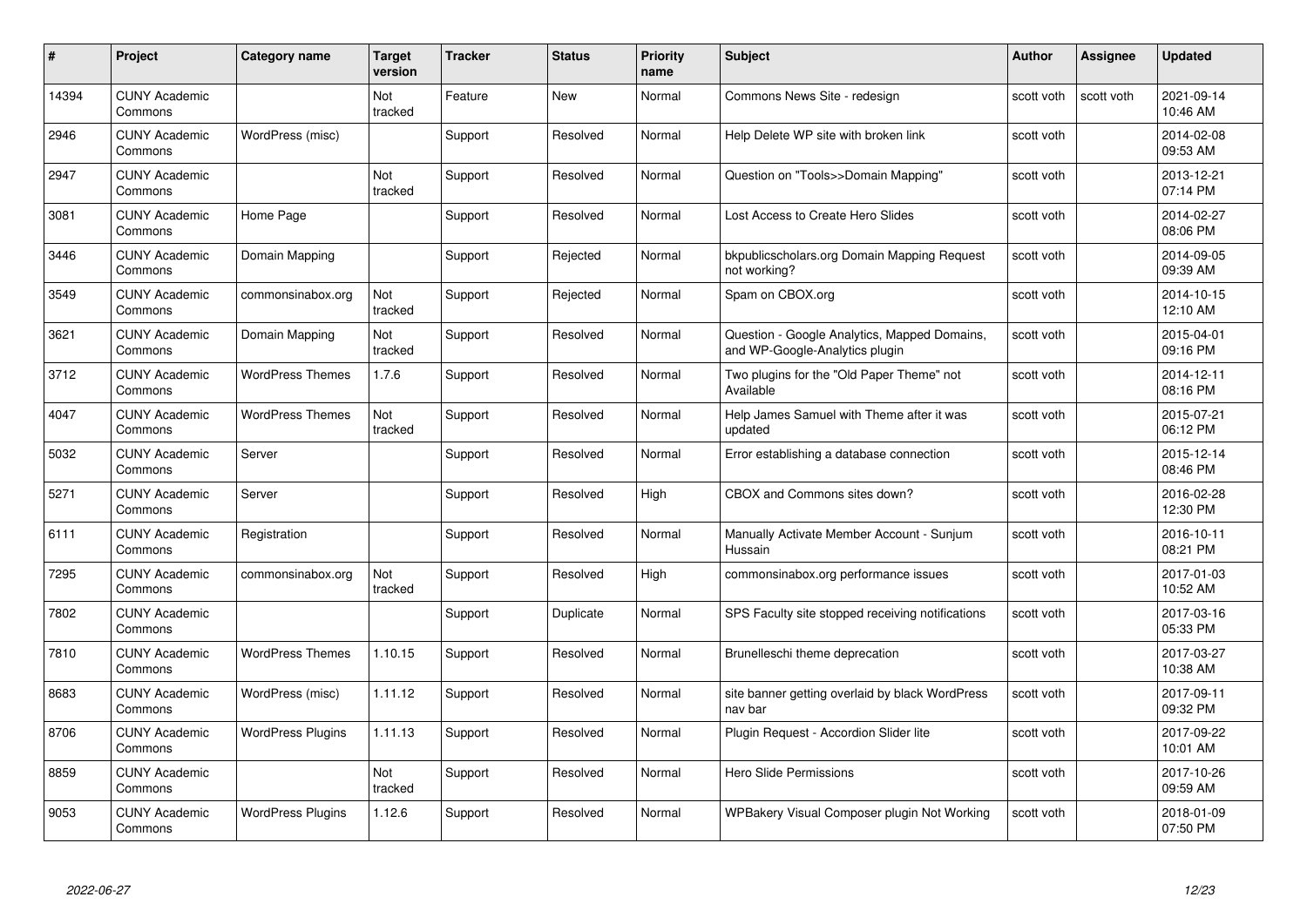| #     | Project                         | Category name            | <b>Target</b><br>version | <b>Tracker</b> | <b>Status</b> | <b>Priority</b><br>name | <b>Subject</b>                                                    | Author     | <b>Assignee</b> | <b>Updated</b>         |
|-------|---------------------------------|--------------------------|--------------------------|----------------|---------------|-------------------------|-------------------------------------------------------------------|------------|-----------------|------------------------|
| 9217  | <b>CUNY Academic</b><br>Commons | <b>WordPress Plugins</b> | 1.12.9                   | Support        | Resolved      | Normal                  | Plugin Request - Text to Speech Widget                            | scott voth |                 | 2018-02-27<br>11:05 AM |
| 9221  | <b>CUNY Academic</b><br>Commons | <b>WordPress Plugins</b> | 1.16.6                   | Support        | Resolved      | Normal                  | Plugin Request - Quiz and Survey Master                           | scott voth |                 | 2020-02-25<br>10:55 AM |
| 9675  | <b>CUNY Academic</b><br>Commons | WordPress (misc)         |                          | Support        | Resolved      | Normal                  | Upload html file to new labor forum site                          | scott voth |                 | 2018-04-30<br>09:15 PM |
| 9685  | <b>CUNY Academic</b><br>Commons | <b>WordPress Plugins</b> | 1.13.1                   | Support        | Resolved      | Normal                  | Plugin Request - Popup-Maker                                      | scott voth |                 | 2018-05-08<br>10:52 AM |
| 9707  | <b>CUNY Academic</b><br>Commons | commonsinabox.org        |                          | Support        | Resolved      | Normal                  | CommonsinaBox.org DEV admin not responding                        | scott voth |                 | 2018-05-07<br>10:38 AM |
| 9745  | <b>CUNY Academic</b><br>Commons | Commons In A Box         | Not<br>tracked           | Support        | Resolved      | Normal                  | Commons in a Box - Query monitor                                  | scott voth |                 | 2018-05-09<br>01:24 PM |
| 9776  | <b>CUNY Academic</b><br>Commons | <b>WordPress Themes</b>  |                          | Support        | Rejected      | Normal                  | Theme Request - Pilot Fish                                        | scott voth |                 | 2018-05-17<br>02:36 PM |
| 10086 | <b>CUNY Academic</b><br>Commons | <b>WordPress Plugins</b> | 1.13.7                   | Support        | Resolved      | Normal                  | plugin request - Custom Facebook Feed                             | scott voth |                 | 2018-08-06<br>01:29 PM |
| 10105 | <b>CUNY Academic</b><br>Commons | <b>WordPress Plugins</b> | 1.13.7                   | Support        | Resolved      | Normal                  | Plugin request: Custom Post Type Widget                           | scott voth |                 | 2018-08-06<br>01:35 PM |
| 10106 | <b>CUNY Academic</b><br>Commons | <b>WordPress Plugins</b> | 1.13.7                   | Support        | Resolved      | Normal                  | Plugin request - Better Font Awesome                              | scott voth |                 | 2018-08-06<br>01:38 PM |
| 10111 | <b>CUNY Academic</b><br>Commons | <b>WordPress Plugins</b> | 1.13.7                   | Support        | Resolved      | Normal                  | Plugin request - Glossary                                         | scott voth |                 | 2018-08-06<br>01:44 PM |
| 10112 | <b>CUNY Academic</b><br>Commons | <b>WordPress Plugins</b> | 1.13.7                   | Support        | Resolved      | Normal                  | plugin request - Elementor                                        | scott voth |                 | 2018-08-06<br>01:45 PM |
| 10171 | <b>CUNY Academic</b><br>Commons | WordPress (misc)         | Not<br>tracked           | Support        | Resolved      | Normal                  | <b>Migration Question</b>                                         | scott voth |                 | 2018-09-12<br>01:48 PM |
| 10173 | <b>CUNY Academic</b><br>Commons | <b>WordPress Plugins</b> | 1.13.8                   | Support        | Resolved      | Normal                  | Plugin Request - MapMaker Enhanced Google<br>Maps                 | scott voth |                 | 2018-08-23<br>08:07 AM |
| 10344 | <b>CUNY Academic</b><br>Commons | <b>WordPress Plugins</b> | 1.13.10                  | Support        | Resolved      | Normal                  | Twitter Plugins that are outdated                                 | scott voth |                 | 2018-09-25<br>10:50 AM |
| 10345 | <b>CUNY Academic</b><br>Commons | <b>WordPress Plugins</b> | 1.13.10                  | Support        | Resolved      | Normal                  | Remove "Sociable" Plugin                                          | scott voth |                 | 2018-09-25<br>10:54 AM |
| 10348 | <b>CUNY Academic</b><br>Commons | <b>WordPress Plugins</b> | 1.13.10                  | Support        | Resolved      | Normal                  | <b>Remove Outdated Plugins</b>                                    | scott voth |                 | 2018-09-25<br>11:00 AM |
| 10528 | <b>CUNY Academic</b><br>Commons | Domain Mapping           |                          | Support        | Rejected      | Normal                  | domain Mapping request for Kelly Josephs Baker                    | scott voth |                 | 2018-10-15<br>11:20 AM |
| 10529 | CUNY Academic<br>Commons        | <b>WordPress Plugins</b> | 1.13.12                  | Support        | Resolved      | Normal                  | Plugin Request -<br>https://wordpress.org/plugins/sign-up-sheets/ | scott voth |                 | 2018-10-23<br>11:36 AM |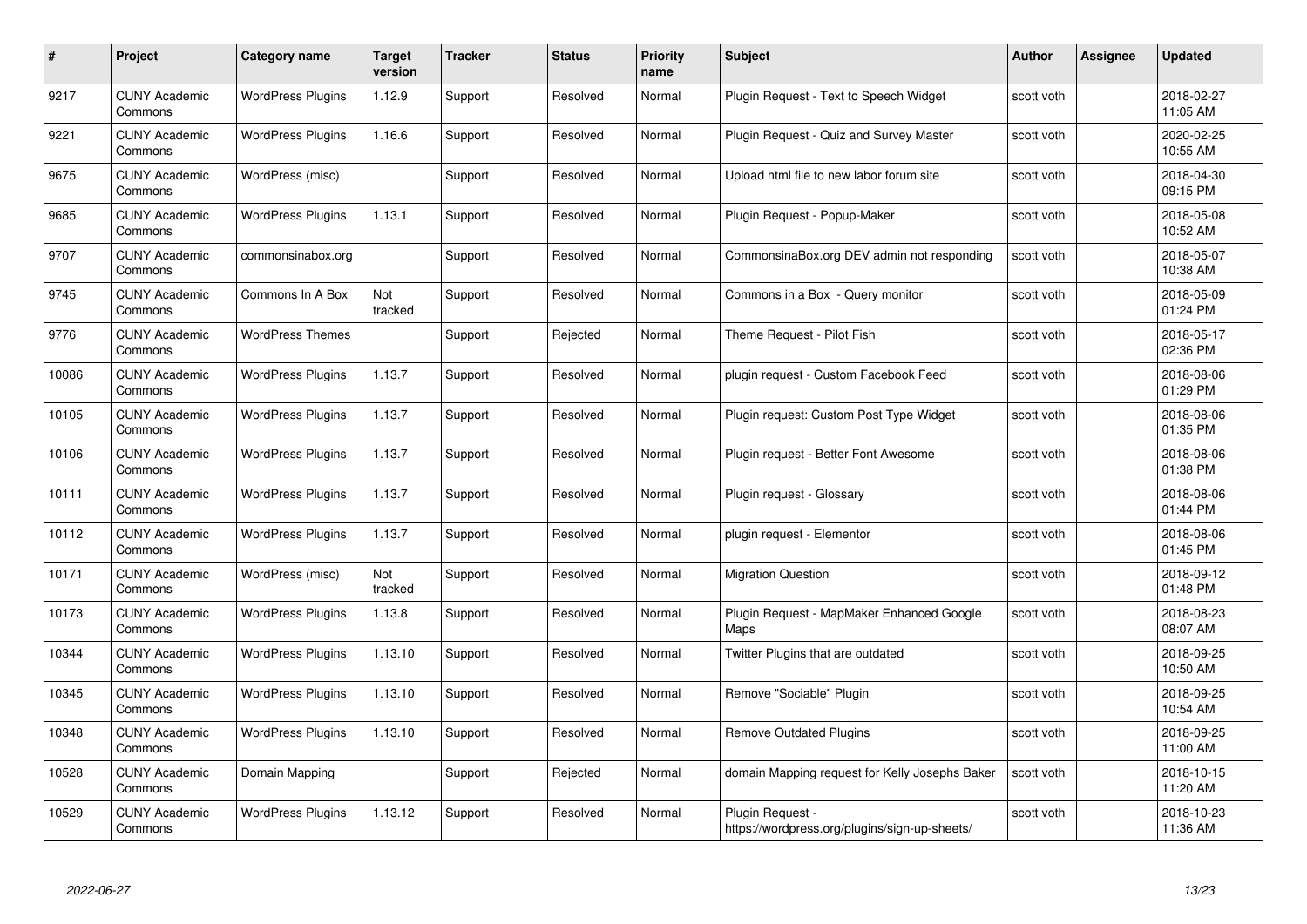| #     | Project                         | <b>Category name</b>     | Target<br>version | <b>Tracker</b> | <b>Status</b>        | <b>Priority</b><br>name | <b>Subject</b>                                                     | <b>Author</b> | <b>Assignee</b> | <b>Updated</b>         |
|-------|---------------------------------|--------------------------|-------------------|----------------|----------------------|-------------------------|--------------------------------------------------------------------|---------------|-----------------|------------------------|
| 10749 | <b>CUNY Academic</b><br>Commons | <b>WordPress Plugins</b> |                   | Support        | Duplicate            | Normal                  | Plugin Request - H5P                                               | scott voth    |                 | 2018-11-26<br>03:22 PM |
| 10858 | <b>CUNY Academic</b><br>Commons |                          | 1.14.3            | Support        | Resolved             | Normal                  | deprecate WP Post to PDF plugin                                    | scott voth    |                 | 2018-12-26<br>10:33 AM |
| 10982 | <b>CUNY Academic</b><br>Commons | Domain Mapping           | Not<br>tracked    | Support        | Reporter<br>Feedback | Normal                  | <b>CNAME</b> question                                              | scott voth    |                 | 2019-01-22<br>04:29 PM |
| 11175 | <b>CUNY Academic</b><br>Commons | <b>WordPress Plugins</b> | Not<br>tracked    | Support        | Resolved             | Normal                  | unsubscribe action not working with Tribulant<br>newsletter plugin | scott voth    |                 | 2019-02-28<br>04:40 PM |
| 11276 | <b>CUNY Academic</b><br>Commons | <b>WordPress Plugins</b> |                   | Support        | Resolved             | Normal                  | unable to embed PDF with PDF Embedder                              | scott voth    |                 | 2019-05-14<br>05:03 PM |
| 11346 | <b>CUNY Academic</b><br>Commons | Accessibility            | 1.14.11           | Support        | Resolved             | Normal                  | Accessibility issues on Help page                                  | scott voth    |                 | 2019-04-23<br>11:38 AM |
| 11524 | <b>CUNY Academic</b><br>Commons | <b>WordPress Themes</b>  | Not<br>tracked    | Support        | Resolved             | Normal                  | theme purchase rights                                              | scott voth    |                 | 2019-06-06<br>01:43 PM |
| 11590 | <b>CUNY Academic</b><br>Commons | <b>WordPress Plugins</b> | 1.15.4            | Support        | Resolved             | Normal                  | deprecate The The Tabs and Accordion plugin                        | scott voth    |                 | 2019-06-25<br>04:22 PM |
| 11745 | <b>CUNY Academic</b><br>Commons | <b>WordPress Themes</b>  | Not<br>tracked    | Support        | Resolved             | Normal                  | Make ColorMag theme available for literary bronx<br>site           | scott voth    |                 | 2019-08-14<br>03:36 PM |
| 11788 | <b>CUNY Academic</b><br>Commons | <b>WordPress Plugins</b> | Future<br>release | Support        | Reporter<br>Feedback | Normal                  | Plugin Request - Browse Aloud                                      | scott voth    |                 | 2019-09-24<br>08:42 AM |
| 12253 | CUNY Academic<br>Commons        | <b>WordPress Themes</b>  | 1.16.3            | Support        | Resolved             | Normal                  | Theme request - Atomic Block theme                                 | scott voth    |                 | 2020-01-14<br>02:07 PM |
| 12773 | <b>CUNY Academic</b><br>Commons | <b>WordPress Themes</b>  | Not<br>tracked    | Support        | Resolved             | Normal                  | Deprecate Serif Lite theme                                         | scott voth    |                 | 2020-05-12<br>05:44 PM |
| 12796 | <b>CUNY Academic</b><br>Commons | <b>WordPress Plugins</b> |                   | Support        | Resolved             | Normal                  | Timeline JS                                                        | scott voth    |                 | 2020-06-03<br>04:10 PM |
| 13374 | <b>CUNY Academic</b><br>Commons | Domain Mapping           |                   | Support        | Resolved             | Normal                  | domain mapping question                                            | scott voth    |                 | 2020-10-01<br>01:10 PM |
| 13407 | <b>CUNY Academic</b><br>Commons | Domain Mapping           | Not<br>tracked    | Support        | Resolved             | Normal                  | Remove domain mapping for sexgenlab.org                            | scott voth    |                 | 2020-09-30<br>11:35 AM |
| 13716 | <b>CUNY Academic</b><br>Commons | <b>WordPress Plugins</b> |                   | Support        | Resolved             | Normal                  | Events sidebar issue with segalcenter.org                          | scott voth    |                 | 2020-12-21<br>10:55 AM |
| 13755 | <b>CUNY Academic</b><br>Commons | <b>WordPress Themes</b>  | Not<br>tracked    | Support        | Resolved             | Normal                  | Deprecate Twenty Ten and Twenty Eleven<br>themes                   | scott voth    |                 | 2021-01-12<br>10:46 AM |
| 14250 | <b>CUNY Academic</b><br>Commons | Support                  | Not<br>tracked    | Support        | Resolved             | Normal                  | migrate new site to old url                                        | scott voth    |                 | 2021-04-13<br>07:41 PM |
| 14847 | CUNY Academic<br>Commons        | <b>WordPress Plugins</b> |                   | Support        | Resolved             | Normal                  | JetPack Issue displaying simple images                             | scott voth    |                 | 2021-10-10<br>12:40 PM |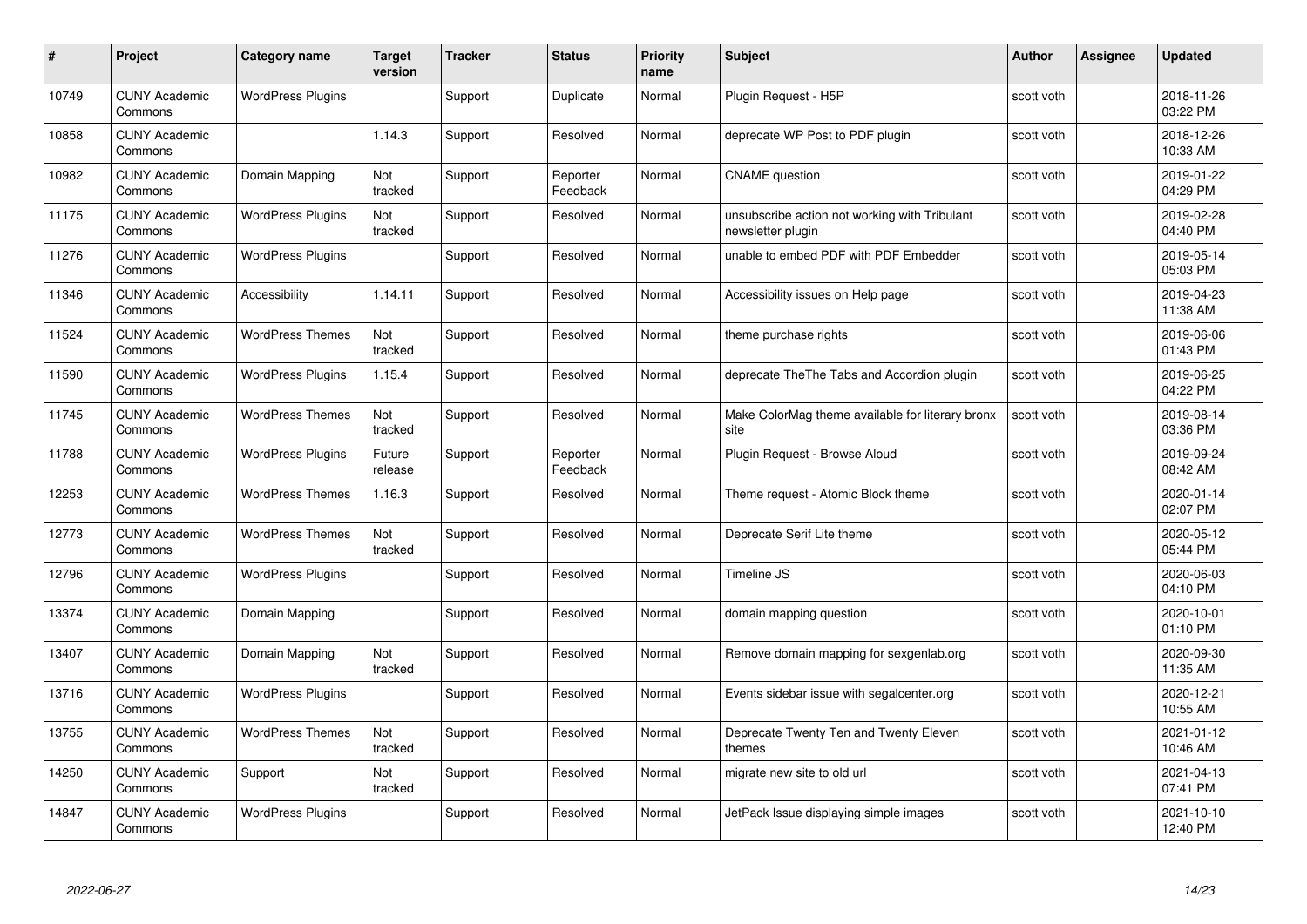| #     | Project                         | <b>Category name</b>     | Target<br>version | <b>Tracker</b> | <b>Status</b> | <b>Priority</b><br>name | <b>Subject</b>                                                | <b>Author</b> | <b>Assignee</b> | <b>Updated</b>         |
|-------|---------------------------------|--------------------------|-------------------|----------------|---------------|-------------------------|---------------------------------------------------------------|---------------|-----------------|------------------------|
| 15204 | <b>CUNY Academic</b><br>Commons | WordPress (misc)         |                   | Support        | Resolved      | Normal                  | PDF export replaces Polish letter "ł" with "?"                | scott voth    |                 | 2022-01-19<br>04:35 PM |
| 1502  | <b>CUNY Academic</b><br>Commons | WordPress (misc)         | 1.3.4             | Support        | Resolved      | Normal                  | The Commons Classified - ClassiPress Theme                    | scott voth    | Boone<br>Gorges | 2012-01-13<br>09:09 AM |
| 2568  | <b>CUNY Academic</b><br>Commons |                          | Not<br>tracked    | Support        | Resolved      | Normal                  | Statistics Needed - Queens College Commons<br>Usage           | scott voth    | Boone<br>Gorges | 2016-01-26<br>12:35 AM |
| 2679  | <b>CUNY Academic</b><br>Commons | WordPress (misc)         | Not<br>tracked    | Support        | Resolved      | Normal                  | WP Post to PDF plugin Logo                                    | scott voth    | Boone<br>Gorges | 2014-11-03<br>03:53 PM |
| 2878  | CUNY Academic<br>Commons        | WordPress (misc)         | Not<br>tracked    | Support        | Resolved      | Normal                  | Domain Mapping Request - Sarah Welsh                          | scott voth    | Boone<br>Gorges | 2016-01-26<br>12:39 AM |
| 2900  | <b>CUNY Academic</b><br>Commons | WordPress (misc)         |                   | Support        | Resolved      | Normal                  | Theme request - Imbalance2                                    | scott voth    | Boone<br>Gorges | 2013-11-23<br>10:30 AM |
| 2965  | <b>CUNY Academic</b><br>Commons | commonsinabox.org        |                   | Support        | Resolved      | High                    | Spammers on commonsinabox.org                                 | scott voth    | Boone<br>Gorges | 2014-01-19<br>02:56 PM |
| 2966  | <b>CUNY Academic</b><br>Commons | WordPress (misc)         |                   | Support        | Resolved      | Normal                  | Lost Access to Create/Deactivate Hero Slides                  | scott voth    | Boone<br>Gorges | 2014-01-20<br>05:06 PM |
| 3082  | <b>CUNY Academic</b><br>Commons | Domain Mapping           | Not<br>tracked    | Support        | Resolved      | Normal                  | Domain Mapping Request - Ruth O'Brien                         | scott voth    | Boone<br>Gorges | 2014-03-05<br>07:16 PM |
| 3120  | <b>CUNY Academic</b><br>Commons | Domain Mapping           | Not<br>tracked    | Support        | Rejected      | Normal                  | Domain Mapping Request from Paul Julian Smith                 | scott voth    | Boone<br>Gorges | 2016-01-26<br>12:41 AM |
| 3198  | CUNY Academic<br>Commons        | <b>WordPress Plugins</b> |                   | Support        | Rejected      | Normal                  | Revolution Slider plugin gets error when creating<br>"lavers" | scott voth    | Boone<br>Gorges | 2014-05-21<br>09:57 PM |
| 3199  | <b>CUNY Academic</b><br>Commons | Domain Mapping           |                   | Support        | Resolved      | Normal                  | domain mapping request - bethanyholmstrom.net                 | scott voth    | Boone<br>Gorges | 2014-05-08<br>02:40 PM |
| 3269  | <b>CUNY Academic</b><br>Commons | Domain Mapping           | Not<br>tracked    | Support        | Resolved      | Normal                  | Domain mapping request - Natascia Boeri                       | scott voth    | Boone<br>Gorges | 2015-11-30<br>03:17 PM |
| 3335  | <b>CUNY Academic</b><br>Commons | Home Page                | Not<br>tracked    | Support        | Resolved      | Normal                  | Lost Access to Create Hero Slides                             | scott voth    | Boone<br>Gorges | 2014-07-22<br>10:07 PM |
| 3358  | <b>CUNY Academic</b><br>Commons | <b>WordPress Plugins</b> | 1.6.11            | Support        | Resolved      | Normal                  | Plugin Request: GeoMashUp                                     | scott voth    | Boone<br>Gorges | 2014-08-01<br>08:40 AM |
| 3423  | <b>CUNY Academic</b><br>Commons | Domain Mapping           | Not<br>tracked    | Support        | Resolved      | Normal                  | bkpublicscholars.org Domain Mapping Request                   | scott voth    | Boone<br>Gorges | 2016-01-26<br>12:08 PM |
| 3500  | <b>CUNY Academic</b><br>Commons | WordPress (misc)         |                   | Support        | Rejected      | Normal                  | Invitation to Join Site Unsuccessful?                         | scott voth    | Boone<br>Gorges | 2014-09-28<br>01:28 PM |
| 3539  | <b>CUNY Academic</b><br>Commons | Domain Mapping           | Not<br>tracked    | Support        | Resolved      | Normal                  | Domain Mapping Request for ACERT                              | scott voth    | Boone<br>Gorges | 2015-11-30<br>03:15 PM |
| 3576  | CUNY Academic<br>Commons        | <b>WordPress Plugins</b> | 1.7.1             | Support        | Resolved      | Normal                  | Plugin Request: Better Search                                 | scott voth    | Boone<br>Gorges | 2014-10-21<br>11:26 AM |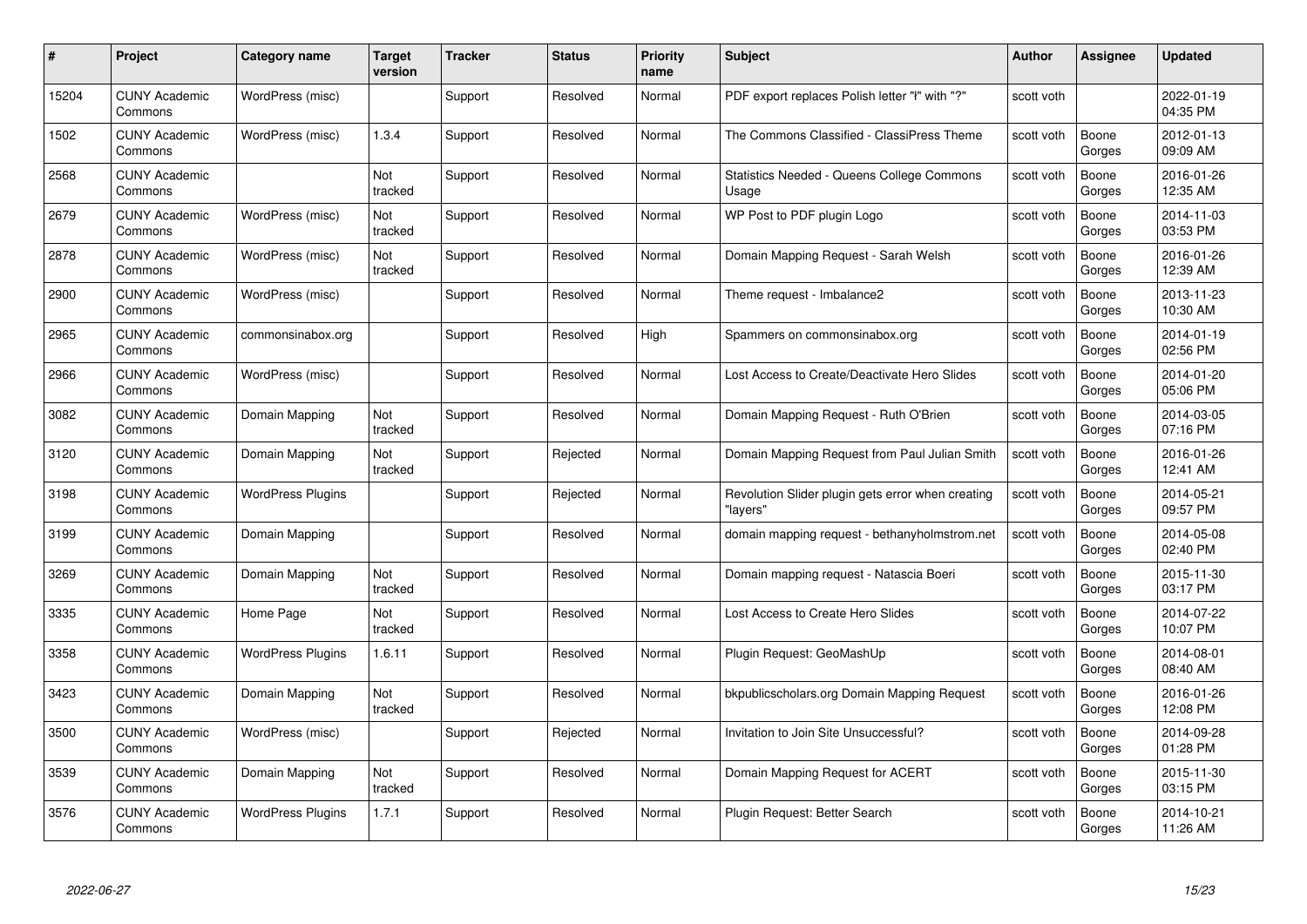| #    | Project                         | <b>Category name</b>       | Target<br>version | <b>Tracker</b> | <b>Status</b> | <b>Priority</b><br>name | <b>Subject</b>                                                        | <b>Author</b> | <b>Assignee</b> | <b>Updated</b>         |
|------|---------------------------------|----------------------------|-------------------|----------------|---------------|-------------------------|-----------------------------------------------------------------------|---------------|-----------------|------------------------|
| 3600 | <b>CUNY Academic</b><br>Commons | <b>WordPress Plugins</b>   | 1.7.2             | Support        | Resolved      | Normal                  | New Plugin Request - Meta-Slider                                      | scott voth    | Boone<br>Gorges | 2014-11-01<br>02:29 PM |
| 3728 | <b>CUNY Academic</b><br>Commons | Homepage Slides            | Not<br>tracked    | Support        | Resolved      | Normal                  | Lost Access to Create Hero Slides                                     | scott voth    | Boone<br>Gorges | 2014-12-28<br>02:18 PM |
| 3940 | <b>CUNY Academic</b><br>Commons | <b>WordPress Plugins</b>   | 1.7.16            | Support        | Resolved      | Normal                  | Plugin Request - Amazon Link                                          | scott voth    | Boone<br>Gorges | 2015-03-21<br>08:45 PM |
| 3957 | <b>CUNY Academic</b><br>Commons | WordPress<br>(Permissions) |                   | Support        | Resolved      | Normal                  | Lost Access to Create Hero Slides                                     | scott voth    | Boone<br>Gorges | 2015-03-30<br>08:57 PM |
| 4373 | CUNY Academic<br>Commons        | <b>Public Portfolio</b>    | Not<br>tracked    | Support        | Resolved      | Normal                  | Delete Old "Title" section from Member's public<br>portfolio page     | scott voth    | Boone<br>Gorges | 2015-08-04<br>09:01 PM |
| 4580 | <b>CUNY Academic</b><br>Commons | Commons In A Box           | Not<br>tracked    | Support        | Resolved      | Normal                  | Unable to register account on CBOX Demo Site                          | scott voth    | Boone<br>Gorges | 2015-09-10<br>02:37 PM |
| 4603 | <b>CUNY Academic</b><br>Commons | <b>WordPress Plugins</b>   |                   | Support        | Resolved      | Normal                  | Plugin Request: Search and Filter                                     | scott voth    | Boone<br>Gorges | 2015-09-21<br>11:31 AM |
| 4795 | <b>CUNY Academic</b><br>Commons | Domain Mapping             | Not<br>tracked    | Support        | Resolved      | Normal                  | Revert Domain Mapping for<br>http://bkpublicscholars.org/             | scott voth    | Boone<br>Gorges | 2015-11-01<br>05:33 PM |
| 4902 | <b>CUNY Academic</b><br>Commons | Domain Mapping             | Not<br>tracked    | Support        | Resolved      | Normal                  | domain mapping request - Patrick Sweeney                              | scott voth    | Boone<br>Gorges | 2015-12-07<br>01:32 AM |
| 4954 | <b>CUNY Academic</b><br>Commons | Domain Mapping             | Not<br>tracked    | Support        | Resolved      | Normal                  | domain mapping request - Talia Schaffer                               | scott voth    | Boone<br>Gorges | 2015-12-07<br>01:24 AM |
| 5089 | CUNY Academic<br>Commons        | Server                     | 1.9.4             | Support        | Resolved      | Urgent                  | response time sluggish                                                | scott voth    | Boone<br>Gorges | 2016-01-11<br>10:16 PM |
| 5189 | <b>CUNY Academic</b><br>Commons | Homepage Slides            | Not<br>tracked    | Support        | Resolved      | Normal                  | Lost Access to Create Hero Slides                                     | scott voth    | Boone<br>Gorges | 2016-02-01<br>10:45 AM |
| 5583 | <b>CUNY Academic</b><br>Commons |                            | Not<br>tracked    | Support        | Resolved      | Normal                  | Lost access to create hero slides - please<br>reinstate               | scott voth    | Boone<br>Gorges | 2016-05-23<br>12:11 AM |
| 5617 | <b>CUNY Academic</b><br>Commons | Domain Mapping             | Not<br>tracked    | Support        | Resolved      | Normal                  | Domain Mapping Issue - Paul Herbert                                   | scott voth    | Boone<br>Gorges | 2016-05-30<br>12:04 PM |
| 5885 | <b>CUNY Academic</b><br>Commons | <b>WordPress Plugins</b>   | 1.9.24            | Support        | Resolved      | Normal                  | Plugin Request - Knight Lab Timeline                                  | scott voth    | Boone<br>Gorges | 2016-08-11<br>10:56 PM |
| 6383 | <b>CUNY Academic</b><br>Commons | Domain Mapping             | Not<br>tracked    | Support        | Resolved      | Normal                  | Domain Mapping request - Azriel Genack                                | scott voth    | Boone<br>Gorges | 2016-10-21<br>03:48 PM |
| 6905 | <b>CUNY Academic</b><br>Commons | Domain Mapping             | Not<br>tracked    | Support        | Rejected      | Normal                  | domain mapping - Approaching Dance conference                         | scott voth    | Boone<br>Gorges | 2017-11-15<br>11:09 AM |
| 7289 | <b>CUNY Academic</b><br>Commons | <b>WordPress Plugins</b>   | Future<br>release | Support        | Abandoned     | Normal                  | OHMS - Metadata Synchronizer - Cynthia Tobar<br><b>Oral Histories</b> | scott voth    | Boone<br>Gorges | 2018-07-22<br>01:22 PM |
| 7954 | CUNY Academic<br>Commons        | WordPress (misc)           | Not<br>tracked    | Support        | Resolved      | Normal                  | Public site not showing up in "Sites"                                 | scott voth    | Boone<br>Gorges | 2017-11-15<br>11:01 AM |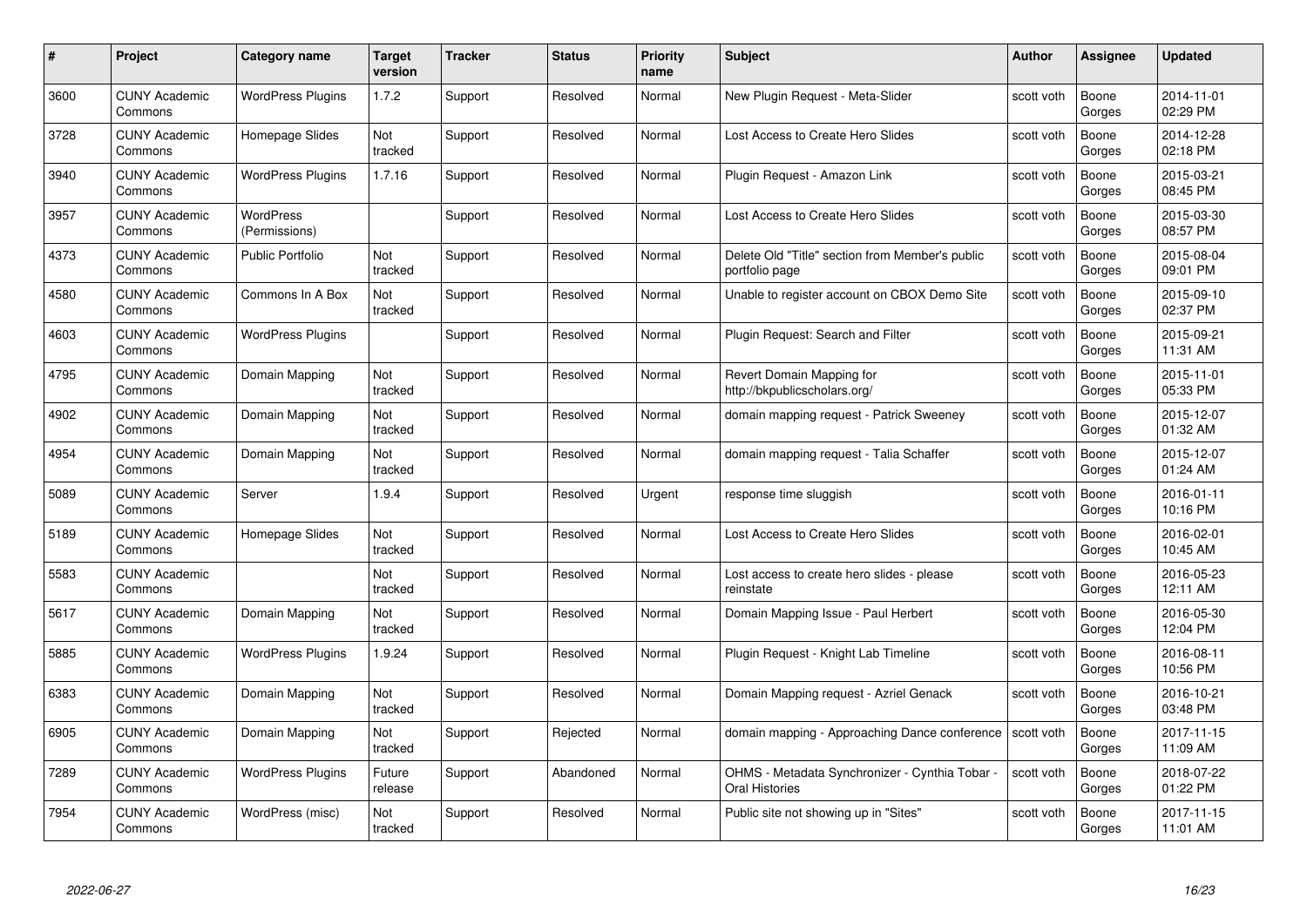| #     | Project                         | <b>Category name</b>     | Target<br>version | <b>Tracker</b> | <b>Status</b>        | <b>Priority</b><br>name | <b>Subject</b>                                               | <b>Author</b> | <b>Assignee</b> | <b>Updated</b>         |
|-------|---------------------------------|--------------------------|-------------------|----------------|----------------------|-------------------------|--------------------------------------------------------------|---------------|-----------------|------------------------|
| 8149  | <b>CUNY Academic</b><br>Commons | <b>WordPress Plugins</b> | 1.11              | Support        | Resolved             | Normal                  | Plugin Reguest - YouTube                                     | scott voth    | Boone<br>Gorges | 2017-05-15<br>09:54 AM |
| 8325  | <b>CUNY Academic</b><br>Commons | Server                   | Not<br>tracked    | Support        | Resolved             | Normal                  | intermittent server issues                                   | scott voth    | Boone<br>Gorges | 2017-07-01<br>10:57 AM |
| 8427  | <b>CUNY Academic</b><br>Commons | <b>WordPress Themes</b>  | 1.11.8            | Support        | Resolved             | Normal                  | child theme request for Short Docs                           | scott voth    | Boone<br>Gorges | 2017-08-01<br>10:13 PM |
| 8454  | <b>CUNY Academic</b><br>Commons | <b>WordPress Plugins</b> | 1.11.9            | Support        | Resolved             | Normal                  | activate WP Bakery Visual Composer plugin for<br>child theme | scott voth    | Boone<br>Gorges | 2017-08-10<br>02:09 PM |
| 8475  | CUNY Academic<br>Commons        | <b>WordPress Themes</b>  | 1.11.9            | Support        | Resolved             | Normal                  | fix typo in child theme                                      | scott voth    | Boone<br>Gorges | 2017-08-08<br>04:31 PM |
| 8602  | <b>CUNY Academic</b><br>Commons | WordPress - Media        |                   | Support        | Duplicate            | Normal                  | Member not able to access Media tab on site                  | scott voth    | Boone<br>Gorges | 2017-08-29<br>11:54 AM |
| 8624  | <b>CUNY Academic</b><br>Commons | Domain Mapping           | Not<br>tracked    | Support        | Resolved             | Normal                  | domain mapping request                                       | scott voth    | Boone<br>Gorges | 2017-10-05<br>12:50 PM |
| 9370  | <b>CUNY Academic</b><br>Commons | <b>WordPress Plugins</b> | 1.12.11           | Support        | Resolved             | Normal                  | Text to Speech plugin                                        | scott voth    | Boone<br>Gorges | 2018-03-27<br>12:47 PM |
| 9538  | <b>CUNY Academic</b><br>Commons | Analytics                | Not<br>tracked    | Support        | Resolved             | Normal                  | collecting Google Analytics for mapped Domains               | scott voth    | Boone<br>Gorges | 2018-04-27<br>09:23 AM |
| 9572  | <b>CUNY Academic</b><br>Commons | <b>WordPress Plugins</b> | 1.12.13           | Support        | Resolved             | Normal                  | WordPress Plugin Request - Compact WP Audio<br>Player        | scott voth    | Boone<br>Gorges | 2018-04-24<br>10:10 AM |
| 9794  | CUNY Academic<br>Commons        | Domain Mapping           | Not<br>tracked    | Support        | Resolved             | Normal                  | domain Mapping request - Joseph Reynolds Van<br>Der Naald    | scott voth    | Boone<br>Gorges | 2018-05-22<br>01:54 PM |
| 11173 | <b>CUNY Academic</b><br>Commons | Documentation            |                   | Support        | Resolved             | Normal                  | <b>Accessibility Checker</b>                                 | scott voth    | Boone<br>Gorges | 2019-02-26<br>11:00 PM |
| 11190 | <b>CUNY Academic</b><br>Commons | Domain Mapping           |                   | Support        | Resolved             | Normal                  | Domain Mapping Request - Kate Culkin                         | scott voth    | Boone<br>Gorges | 2019-03-16<br>10:01 AM |
| 11386 | <b>CUNY Academic</b><br>Commons | WordPress - Media        | Not<br>tracked    | Support        | Reporter<br>Feedback | Normal                  | disappearing images                                          | scott voth    | Boone<br>Gorges | 2019-05-14<br>10:32 AM |
| 11496 | <b>CUNY Academic</b><br>Commons | <b>Public Portfolio</b>  | 1.15.2            | Support        | New                  | Normal                  | Replace Twitter Icon on Member Portfolio page                | scott voth    | Boone<br>Gorges | 2019-06-06<br>01:03 PM |
| 11754 | <b>CUNY Academic</b><br>Commons | <b>Group Files</b>       | Not<br>tracked    | Support        | Resolved             | Normal                  | Group file folder delete                                     | scott voth    | Boone<br>Gorges | 2019-08-15<br>05:10 PM |
| 11764 | <b>CUNY Academic</b><br>Commons | Domain Mapping           | Not<br>tracked    | Support        | Resolved             | Normal                  | Domain Mapping request for literarybronx.com                 | scott voth    | Boone<br>Gorges | 2019-08-21<br>05:28 PM |
| 12252 | <b>CUNY Academic</b><br>Commons | <b>WordPress Plugins</b> | 1.16.3            | Support        | Resolved             | Normal                  | Pluginiln Request - Atomic Blocks                            | scott voth    | Boone<br>Gorges | 2020-01-14<br>10:44 AM |
| 12550 | CUNY Academic<br>Commons        | <b>WordPress Plugins</b> | 1.16.8            | Support        | Resolved             | Normal                  | Deprecate CommentPress Core?                                 | scott voth    | Boone<br>Gorges | 2020-03-24<br>11:43 AM |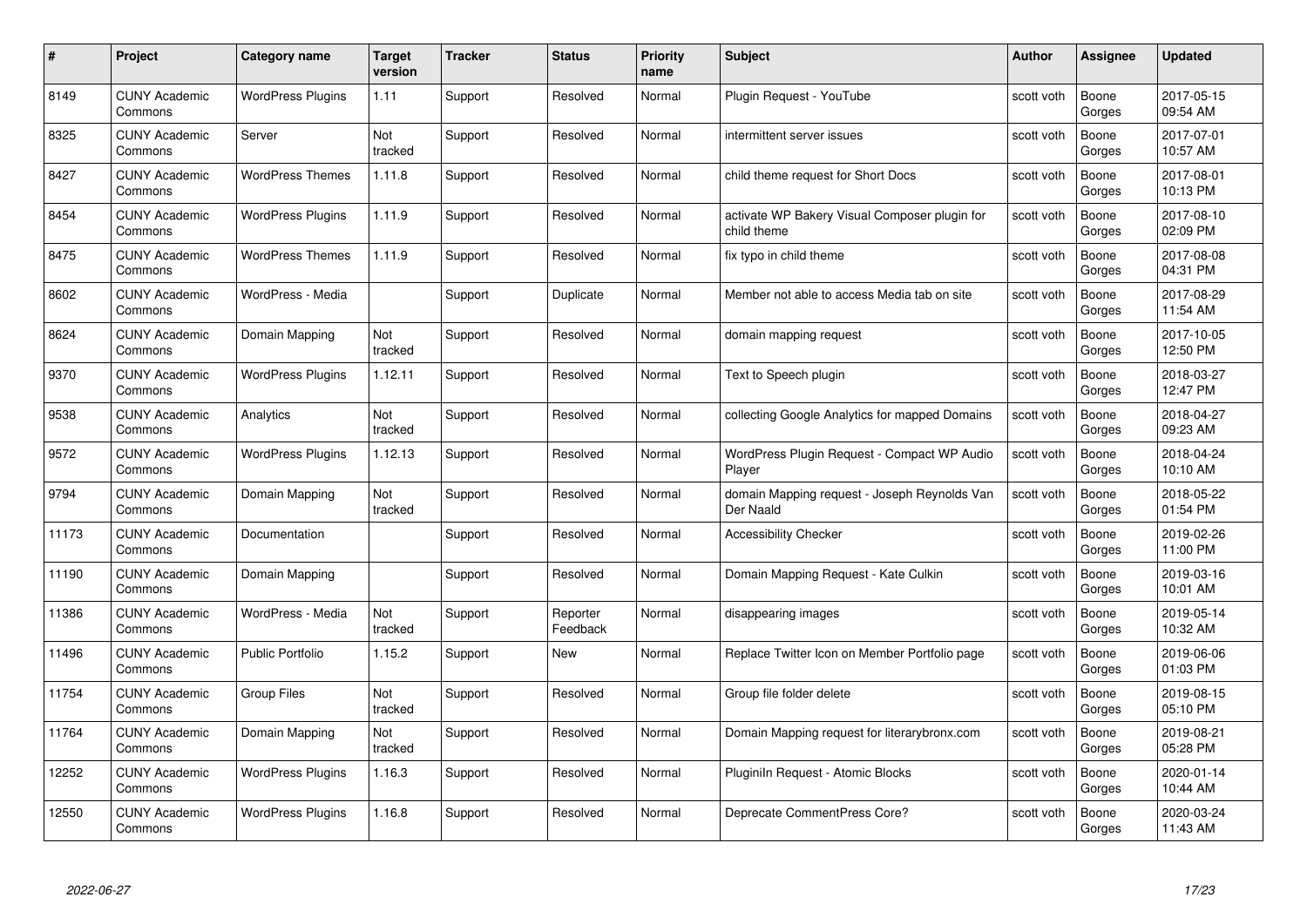| #     | Project                         | <b>Category name</b>     | Target<br>version | <b>Tracker</b> | <b>Status</b> | <b>Priority</b><br>name | <b>Subject</b>                                                     | <b>Author</b> | <b>Assignee</b> | <b>Updated</b>         |
|-------|---------------------------------|--------------------------|-------------------|----------------|---------------|-------------------------|--------------------------------------------------------------------|---------------|-----------------|------------------------|
| 12924 | <b>CUNY Academic</b><br>Commons | Domain Mapping           | Not<br>tracked    | Support        | Resolved      | Normal                  | Domain Mapping request - Sam Phillips                              | scott voth    | Boone<br>Gorges | 2020-06-12<br>03:29 PM |
| 12955 | <b>CUNY Academic</b><br>Commons | WordPress (misc)         | 1.16.14           | Support        | Resolved      | Normal                  | Leaflet JS maps                                                    | scott voth    | Boone<br>Gorges | 2020-06-23<br>10:53 AM |
| 12961 | <b>CUNY Academic</b><br>Commons | WordPress (misc)         | 1.16.14           | Support        | Resolved      | Normal                  | Embed Loom.com resources                                           | scott voth    | Boone<br>Gorges | 2020-06-22<br>01:07 PM |
| 12962 | <b>CUNY Academic</b><br>Commons | WordPress (misc)         | 1.16.14           | Support        | Resolved      | Normal                  | knowmia embed                                                      | scott voth    | Boone<br>Gorges | 2020-06-23<br>02:56 PM |
| 13021 | <b>CUNY Academic</b><br>Commons | <b>BuddyPress Docs</b>   |                   | Support        | Resolved      | Normal                  | new group library question                                         | scott voth    | Boone<br>Gorges | 2020-07-07<br>02:55 PM |
| 13035 | <b>CUNY Academic</b><br>Commons | <b>BuddyPress Docs</b>   | 1.17.0            | Support        | Rejected      | Normal                  | Commons 1.17 and BP Docs - TinyMCE options<br>and layout           | scott voth    | Boone<br>Gorges | 2020-07-14<br>02:21 PM |
| 13256 | <b>CUNY Academic</b><br>Commons | <b>WordPress Themes</b>  | 1.17.3            | Support        | Resolved      | Normal                  | Bridge theme update                                                | scott voth    | Boone<br>Gorges | 2020-09-08<br>11:36 AM |
| 13410 | <b>CUNY Academic</b><br>Commons | Group Library            | 1.17.5            | Support        | Resolved      | Normal                  | Group Library Add item with special characters in<br>title         | scott voth    | Boone<br>Gorges | 2020-10-01<br>12:40 PM |
| 13492 | <b>CUNY Academic</b><br>Commons | Shortcodes and<br>embeds | 1.17.6            | Support        | Resolved      | Normal                  | customized handler for quizlet embeds                              | scott voth    | Boone<br>Gorges | 2020-10-27<br>11:00 AM |
| 13502 | <b>CUNY Academic</b><br>Commons | Analytics                | 1.17.7            | Support        | Resolved      | Normal                  | <b>Google Analytics Questions</b>                                  | scott voth    | Boone<br>Gorges | 2020-11-10<br>10:31 AM |
| 13511 | CUNY Academic<br>Commons        | Analytics                | 1.17.7            | Support        | Resolved      | Normal                  | Google Analytics 4 tagging                                         | scott voth    | Boone<br>Gorges | 2020-11-10<br>10:31 AM |
| 13604 | <b>CUNY Academic</b><br>Commons | <b>Public Portfolio</b>  | 2.0.0             | Support        | Resolved      | Normal                  | Public Profile on Mobile Format                                    | scott voth    | Boone<br>Gorges | 2022-05-26<br>11:36 AM |
| 13924 | <b>CUNY Academic</b><br>Commons | Domain Mapping           | Not<br>tracked    | Support        | Resolved      | Normal                  | domain mapping - cunyhumanitiesalliance.org                        | scott voth    | Boone<br>Gorges | 2021-02-02<br>05:39 PM |
| 14452 | <b>CUNY Academic</b><br>Commons | Domain Mapping           | Not<br>tracked    | Support        | Resolved      | Normal                  | domain mapping - hilarieashton.com                                 | scott voth    | Boone<br>Gorges | 2021-05-17<br>10:46 AM |
| 14468 | <b>CUNY Academic</b><br>Commons | <b>WordPress Plugins</b> | 1.18.11           | Support        | Resolved      | Normal                  | deprecate ShareThis plugin / Add ShareThis<br><b>Share Buttons</b> | scott voth    | Boone<br>Gorges | 2021-05-25<br>11:04 AM |
| 14548 | <b>CUNY Academic</b><br>Commons | <b>WordPress Plugins</b> | 1.18.13           | Support        | Resolved      | Normal                  | Slider Revolution plugin update                                    | scott voth    | Boone<br>Gorges | 2021-06-22<br>11:14 AM |
| 14697 | <b>CUNY Academic</b><br>Commons | Support                  | 1.18.16           | Support        | Resolved      | Normal                  | Neatline map embed                                                 | scott voth    | Boone<br>Gorges | 2021-08-10<br>11:16 AM |
| 14733 | <b>CUNY Academic</b><br>Commons | <b>Commons Profile</b>   |                   | Support        | Duplicate     | Normal                  | Academic Interests UI                                              | scott voth    | Boone<br>Gorges | 2021-09-15<br>10:52 PM |
| 15160 | CUNY Academic<br>Commons        | Teaching                 | 1.19.1            | Support        | Resolved      | Normal                  | OER Checkbox question                                              | scott voth    | Boone<br>Gorges | 2022-01-11<br>04:41 PM |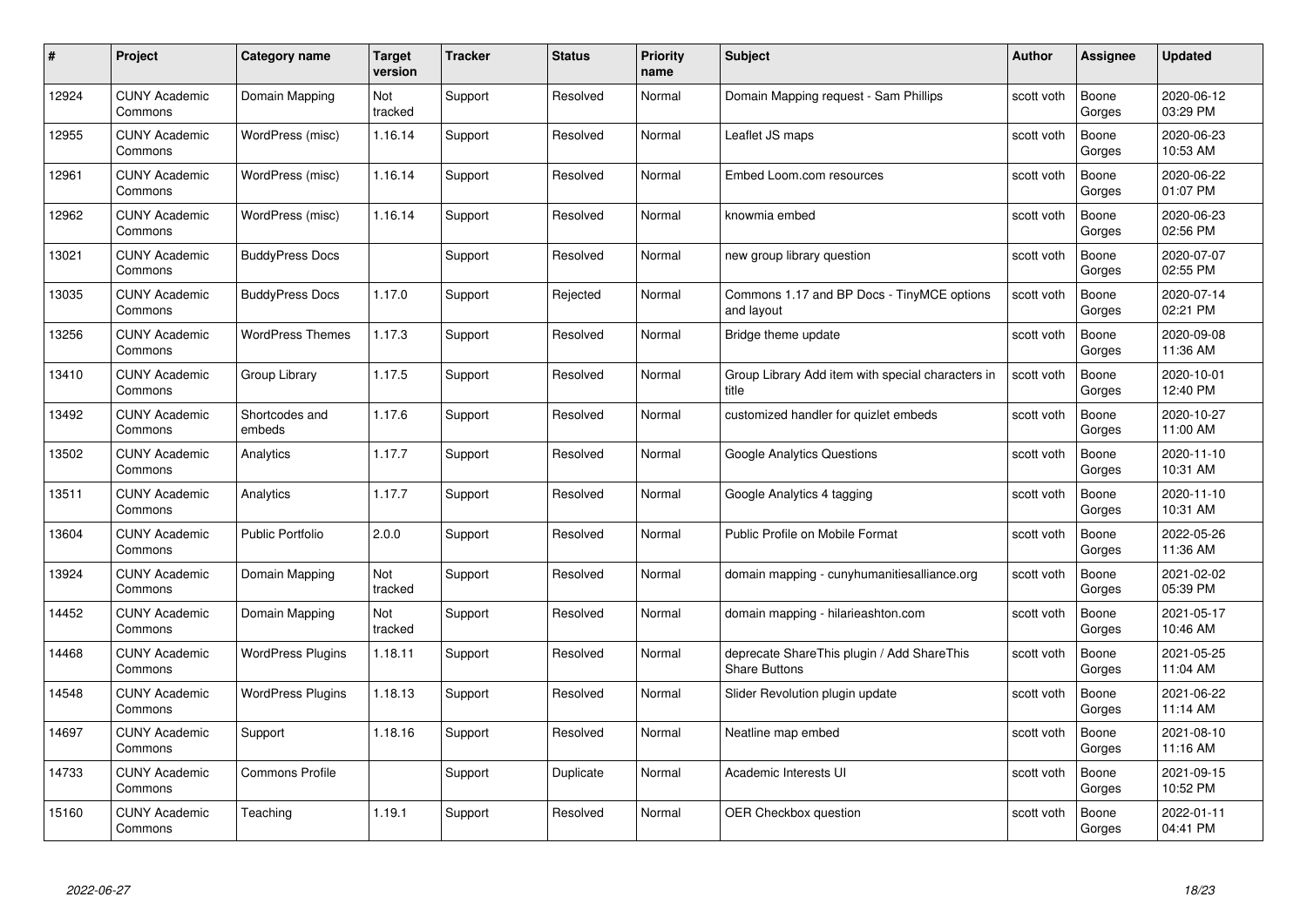| #     | Project                         | <b>Category name</b>       | Target<br>version | <b>Tracker</b> | <b>Status</b> | <b>Priority</b><br>name | <b>Subject</b>                                                        | <b>Author</b> | <b>Assignee</b>   | <b>Updated</b>         |
|-------|---------------------------------|----------------------------|-------------------|----------------|---------------|-------------------------|-----------------------------------------------------------------------|---------------|-------------------|------------------------|
| 15185 | <b>CUNY Academic</b><br>Commons | <b>Commons Profile</b>     | 1.19.2            | Support        | Resolved      | Normal                  | Change "Edit Profile" button to "Edit Public Profile"                 | scott voth    | Boone<br>Gorges   | 2022-01-25<br>11:33 AM |
| 15223 | <b>CUNY Academic</b><br>Commons | Domain Mapping             | Not<br>tracked    | Support        | Resolved      | Normal                  | domain mapping - preludenyc.org                                       | scott voth    | Boone<br>Gorges   | 2022-02-02<br>02:24 PM |
| 15395 | <b>CUNY Academic</b><br>Commons | Domain Mapping             | 1.19.5            | Support        | Resolved      | Normal                  | Domain Mapping - Queens College Department of<br><b>Urban Studies</b> | scott voth    | Boone<br>Gorges   | 2022-02-22<br>11:40 AM |
| 15620 | <b>CUNY Academic</b><br>Commons | <b>WordPress Plugins</b>   | 1.19.6            | Support        | Resolved      | Normal                  | slider revolution plugin update                                       | scott voth    | Boone<br>Gorges   | 2022-03-22<br>11:30 AM |
| 15626 | CUNY Academic<br>Commons        | Domain Mapping             | Not<br>tracked    | Support        | Resolved      | Normal                  | domain mapping - Jason tougaw                                         | scott voth    | Boone<br>Gorges   | 2022-03-15<br>02:10 PM |
| 15767 | <b>CUNY Academic</b><br>Commons | WordPress (misc)           |                   | Support        | New           | Normal                  | Site loading slowly                                                   | scott voth    | Boone<br>Gorges   | 2022-04-04<br>08:56 PM |
| 15965 | <b>CUNY Academic</b><br>Commons | Domain Mapping             | Not<br>tracked    | Support        | Resolved      | Normal                  | Domain Mapping - Joseph van der Naald                                 | scott voth    | Boone<br>Gorges   | 2022-04-29<br>04:06 PM |
| 4019  | <b>CUNY Academic</b><br>Commons | <b>WordPress Themes</b>    | Not<br>tracked    | Support        | Resolved      | Normal                  | WP Site Display Issue                                                 | scott voth    | Daniel Jones      | 2015-05-10<br>12:33 PM |
| 4713  | <b>CUNY Academic</b><br>Commons | <b>WordPress Themes</b>    | Not<br>tracked    | Support        | Resolved      | Normal                  | academia theme issues                                                 | scott voth    | Daniel Jones      | 2016-01-26<br>04:53 PM |
| 2190  | <b>CUNY Academic</b><br>Commons | WordPress (misc)           | Not<br>tracked    | Support        | Resolved      | Normal                  | reset "dlbaker.commons.gc.cuny.edu"                                   | scott voth    | Dominic<br>Giglio | 2012-11-14<br>03:59 PM |
| 10104 | CUNY Academic<br>Commons        | <b>WordPress Plugins</b>   | 1.13.8            | Support        | Resolved      | Normal                  | Plugin request - Advanced Custom Fields PRO                           | scott voth    | <b>Fred Meyer</b> | 2018-08-29<br>05:39 PM |
| 10107 | <b>CUNY Academic</b><br>Commons | <b>WordPress Plugins</b>   | 1.13.8            | Support        | Resolved      | Normal                  | Plugin request - WP Featherlight                                      | scott voth    | <b>Fred Meyer</b> | 2018-08-29<br>05:39 PM |
| 13312 | <b>CUNY Academic</b><br>Commons | WordPress<br>(Permissions) | 1.18.8            | Support        | Resolved      | Normal                  | Site Header Issue Using Teaching Template                             | scott voth    | Jeremy Felt       | 2021-04-13<br>11:21 AM |
| 12246 | <b>CUNY Academic</b><br>Commons | Domain Mapping             | Not<br>tracked    | Support        | Resolved      | Normal                  | domain mapping - Sam Neylon                                           | scott voth    | Lihua Wang        | 2020-01-06<br>10:55 AM |
| 12407 | <b>CUNY Academic</b><br>Commons | Domain Mapping             | Not<br>tracked    | Support        | Resolved      | Normal                  | Domain Mapping - district15parproject.org                             | scott voth    | Lihua Wang        | 2020-02-14<br>10:38 AM |
| 3087  | <b>CUNY Academic</b><br>Commons |                            | Not<br>tracked    | Support        | Resolved      | Normal                  | Purchase Snag It Software for Community<br><b>Facilitators</b>        | scott voth    | Matt Gold         | 2016-01-26<br>05:13 PM |
| 3098  | <b>CUNY Academic</b><br>Commons | <b>UserVoice</b>           | Not<br>tracked    | Support        | Rejected      | Normal                  | <b>Access to UserVoice</b>                                            | scott voth    | Matt Gold         | 2016-01-26<br>11:36 AM |
| 3182  | <b>CUNY Academic</b><br>Commons | Domain Mapping             | Not<br>tracked    | Support        | Resolved      | Normal                  | domain mapping request - muphyinstituteblog.org                       | scott voth    | Matt Gold         | 2014-05-01<br>01:12 PM |
| 3424  | CUNY Academic<br>Commons        | WordPress (misc)           | Not<br>tracked    | Support        | Resolved      | Urgent                  | Getting "Error establishing a database connection"                    | scott voth    | <b>Matt Gold</b>  | 2016-01-26<br>12:06 PM |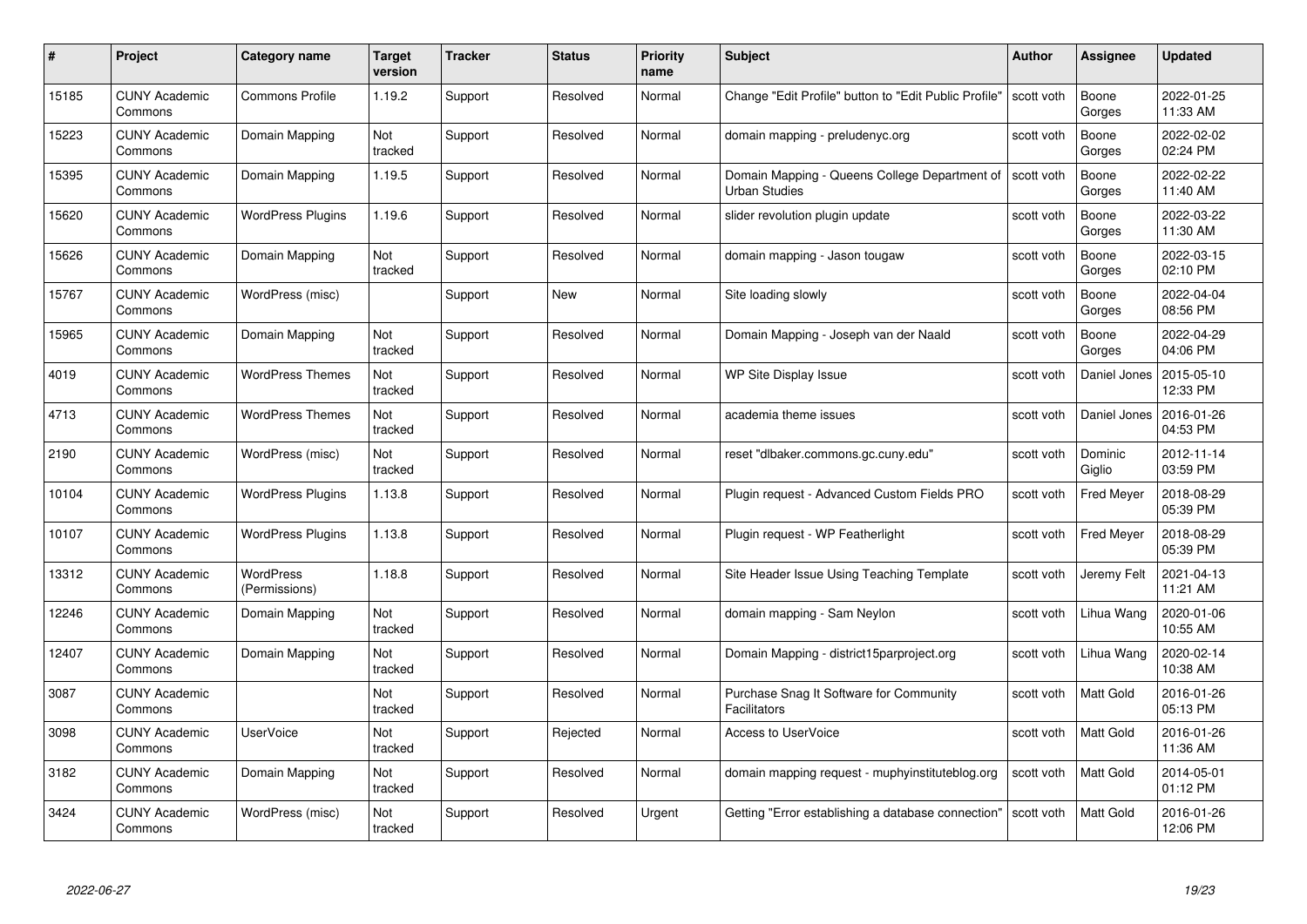| #     | Project                         | Category name                  | Target<br>version | <b>Tracker</b> | <b>Status</b>        | <b>Priority</b><br>name | <b>Subject</b>                                              | <b>Author</b> | <b>Assignee</b>  | <b>Updated</b>         |
|-------|---------------------------------|--------------------------------|-------------------|----------------|----------------------|-------------------------|-------------------------------------------------------------|---------------|------------------|------------------------|
| 3635  | <b>CUNY Academic</b><br>Commons | Domain Mapping                 | Not<br>tracked    | Support        | Resolved             | Normal                  | Domain Mapping Request - Keith Miyake                       | scott voth    | <b>Matt Gold</b> | 2014-11-10<br>08:15 PM |
| 3641  | <b>CUNY Academic</b><br>Commons | <b>WordPress Themes</b>        |                   | Support        | Rejected             | Normal                  | New Theme Request: Outspoken (a premium WP<br>Shower theme) | scott voth    | Matt Gold        | 2014-11-18<br>08:08 PM |
| 3702  | CUNY Academic<br>Commons        | <b>WordPress Themes</b>        |                   | Support        | Resolved             | Normal                  | access the Old Paper Theme                                  | scott voth    | Matt Gold        | 2014-12-09<br>09:21 AM |
| 3713  | <b>CUNY Academic</b><br>Commons | Server                         |                   | Support        | Resolved             | Normal                  | Slow Response Time                                          | scott voth    | Matt Gold        | 2014-12-13<br>04:25 PM |
| 4571  | <b>CUNY Academic</b><br>Commons | Domain Mapping                 | Not<br>tracked    | Support        | Resolved             | Normal                  | Domain Mapping Request - Courtney Drayer                    | scott voth    | <b>Matt Gold</b> | 2015-09-16<br>05:19 PM |
| 5270  | <b>CUNY Academic</b><br>Commons | Server                         |                   | Support        | Rejected             | Normal                  | Slow Response Time                                          | scott voth    | <b>Matt Gold</b> | 2016-02-27<br>08:34 PM |
| 5846  | <b>CUNY Academic</b><br>Commons | Membership                     |                   | Support        | Resolved             | Normal                  | Add Undergraduate Member to the Commons                     | scott voth    | Matt Gold        | 2016-07-27<br>08:28 AM |
| 6135  | <b>CUNY Academic</b><br>Commons | Domain Mapping                 | Not<br>tracked    | Support        | Resolved             | Normal                  | domain mapping - Patrick Sweeney                            | scott voth    | Matt Gold        | 2016-10-12<br>11:41 AM |
| 6181  | <b>CUNY Academic</b><br>Commons | Membership                     |                   | Support        | Resolved             | Normal                  | Membership Request - Hunter Alum                            | scott voth    | Matt Gold        | 2016-10-10<br>06:43 PM |
| 10170 | <b>CUNY Academic</b><br>Commons | Non-CUNY sign up<br>codes      | Not<br>tracked    | Support        | Resolved             | Normal                  | Non CUNY Membership request                                 | scott voth    | Matt Gold        | 2018-08-17<br>02:28 PM |
| 10180 | <b>CUNY Academic</b><br>Commons | Domain Mapping                 | 1.13.8            | Support        | Resolved             | Normal                  | domain mapping request - Kelle Cruz                         | scott voth    | Matt Gold        | 2018-08-29<br>03:23 PM |
| 10796 | <b>CUNY Academic</b><br>Commons | Domain Mapping                 | Not<br>tracked    | Support        | Resolved             | Normal                  | domain mapping request - BMCC OER                           | scott voth    | Matt Gold        | 2018-12-06<br>07:47 PM |
| 10839 | <b>CUNY Academic</b><br>Commons | About page                     | Not<br>tracked    | Support        | New                  | Normal                  | <b>Mission Statement Needs Revision</b>                     | scott voth    | <b>Matt Gold</b> | 2018-12-26<br>10:58 AM |
| 10860 | <b>CUNY Academic</b><br>Commons | Domain Mapping                 | Not<br>tracked    | Support        | Resolved             | Normal                  | domain mapping for Leah Feder                               | scott voth    | Matt Gold        | 2019-01-10<br>01:37 PM |
| 11277 | <b>CUNY Academic</b><br>Commons | <b>WordPress Themes</b>        | 1.14.10           | Support        | Resolved             | High                    | Bridge Theme is broken                                      | scott voth    | Matt Gold        | 2019-03-28<br>10:07 AM |
| 11493 | <b>CUNY Academic</b><br>Commons | Domain Mapping                 | Not<br>tracked    | Support        | Reporter<br>Feedback | Normal                  | Domain Mapping Request - Talia Schaffer                     | scott voth    | Matt Gold        | 2019-08-06<br>08:39 AM |
| 11591 | <b>CUNY Academic</b><br>Commons | Internal Tools and<br>Workflow | Not<br>tracked    | Support        | Resolved             | Normal                  | Get Licence for Camtasia                                    | scott voth    | <b>Matt Gold</b> | 2019-07-16<br>11:27 AM |
| 12236 | <b>CUNY Academic</b><br>Commons | Domain Mapping                 | Not<br>tracked    | Support        | Resolved             | Normal                  | domain mapping request - johnbrenkman.com                   | scott voth    | Matt Gold        | 2019-12-27<br>09:32 AM |
| 12313 | CUNY Academic<br>Commons        | Domain Mapping                 | Not<br>tracked    | Support        | Duplicate            | Normal                  | domain mapping - laurenspradlin.info                        | scott voth    | <b>Matt Gold</b> | 2020-01-21<br>06:02 PM |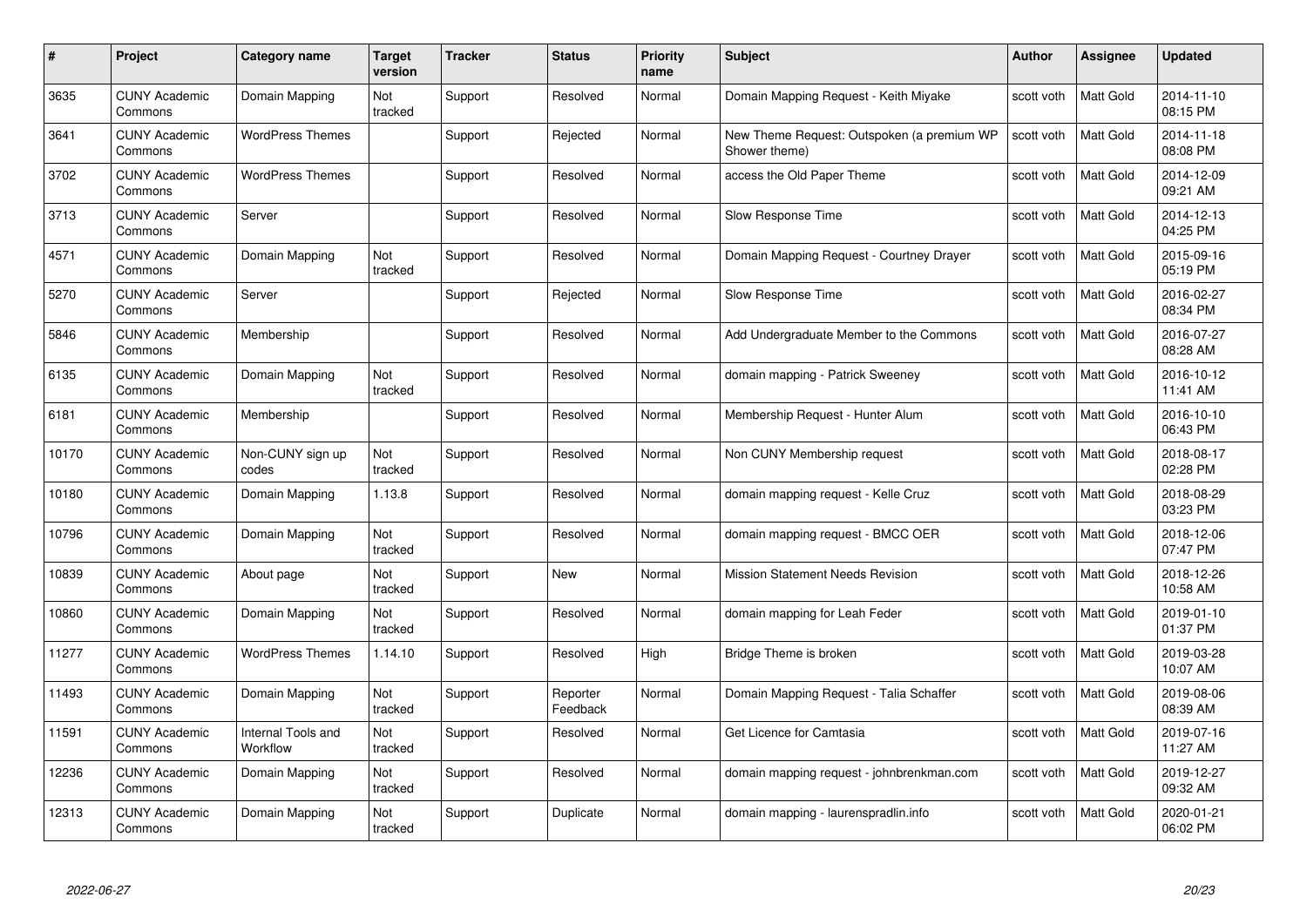| #     | Project                         | Category name            | Target<br>version | <b>Tracker</b> | <b>Status</b> | <b>Priority</b><br>name | <b>Subject</b>                                                                | Author     | <b>Assignee</b>       | <b>Updated</b>         |
|-------|---------------------------------|--------------------------|-------------------|----------------|---------------|-------------------------|-------------------------------------------------------------------------------|------------|-----------------------|------------------------|
| 12878 | <b>CUNY Academic</b><br>Commons | Domain Mapping           | Not<br>tracked    | Support        | Resolved      | Normal                  | Domain Mapping request - Lidia Hernandez Tapia                                | scott voth | <b>Matt Gold</b>      | 2020-06-05<br>12:58 PM |
| 13440 | <b>CUNY Academic</b><br>Commons | Domain Mapping           | Not<br>tracked    | Support        | Resolved      | Normal                  | Domain mapping for morrisjustice.org                                          | scott voth | Matt Gold             | 2020-10-13<br>02:54 PM |
| 15253 | <b>CUNY Academic</b><br>Commons | Domain Mapping           | Not<br>tracked    | Support        | Resolved      | Normal                  | domain mapping - segal film festival                                          | scott voth | Matt Gold             | 2022-02-04<br>11:29 AM |
| 16227 | <b>CUNY Academic</b><br>Commons | Domain Mapping           | Not<br>tracked    | Support        | Resolved      | Normal                  | domain mapping - Sruthi Atmakur-Javdekar                                      | scott voth | Matt Gold             | 2022-06-15<br>02:34 PM |
| 1173  | <b>CUNY Academic</b><br>Commons | Group Blogs              | 1.17.0            | Support        | Resolved      | Normal                  | Avatars for group blogs should fall back on group<br>avatar, not admin user's | scott voth | Raymond<br>Hoh        | 2020-07-14<br>01:05 PM |
| 3492  | <b>CUNY Academic</b><br>Commons | <b>WordPress Themes</b>  | Future<br>release | Support        | Assigned      | Normal                  | Add CBOX theme to the Commons                                                 | scott voth | Raymond<br>Hoh        | 2014-10-08<br>05:55 PM |
| 3753  | <b>CUNY Academic</b><br>Commons | Domain Mapping           | Not<br>tracked    | Support        | Resolved      | High                    | Domain mapping request - Sujatha Fernandes                                    | scott voth | Raymond<br>Hoh        | 2015-11-30<br>03:11 PM |
| 4419  | <b>CUNY Academic</b><br>Commons | <b>WordPress Plugins</b> | 1.8.8             | Support        | Resolved      | Normal                  | Activate "WordPress Importer" by Default                                      | scott voth | Raymond<br><b>Hoh</b> | 2015-08-11<br>08:29 PM |
| 9878  | <b>CUNY Academic</b><br>Commons | <b>WordPress Plugins</b> | 1.13.3            | Support        | Resolved      | Normal                  | Popup Maker plugin problems                                                   | scott voth | Raymond<br>Hoh        | 2018-06-06<br>10:44 AM |
| 10792 | <b>CUNY Academic</b><br>Commons | <b>WordPress Plugins</b> | 1.14.2            | Support        | Resolved      | Normal                  | sexgenlabs site - Elementor + Glossary + creative<br>commons license widget   | scott voth | Raymond<br><b>Hoh</b> | 2018-12-11<br>11:14 AM |
| 11135 | <b>CUNY Academic</b><br>Commons | WordPress (misc)         | 1.14.7            | Support        | Resolved      | Normal                  | Add Handler for Piktochart                                                    | scott voth | Raymond<br><b>Hoh</b> | 2019-02-26<br>02:04 PM |
| 11500 | <b>CUNY Academic</b><br>Commons | Onboarding               | 1.15.4            | Support        | Resolved      | Normal                  | Fix Outdated content and links on intro page                                  | scott voth | Raymond<br><b>Hoh</b> | 2019-06-25<br>04:22 PM |
| 11629 | <b>CUNY Academic</b><br>Commons | Domain Mapping           | Not<br>tracked    | Support        | Resolved      | Normal                  | domain mapping request                                                        | scott voth | Raymond<br>Hoh        | 2019-07-17<br>10:22 AM |
| 11632 | <b>CUNY Academic</b><br>Commons | Domain Mapping           | Not<br>tracked    | Support        | Resolved      | Normal                  | domain mapping request mckinniburg.com                                        | scott voth | Raymond<br><b>Hoh</b> | 2019-07-17<br>10:22 AM |
| 11985 | <b>CUNY Academic</b><br>Commons | Onboarding               | 1.15.12           | Support        | Resolved      | Normal                  | Add "Take the Tour" link to Intro page                                        | scott voth | Raymond<br>Hoh        | 2019-10-22<br>11:54 AM |
| 12147 | <b>CUNY Academic</b><br>Commons | Events                   |                   | Support        | Duplicate     | Normal                  | Changes to the Events Calendar "subscribe"<br>interface                       | scott voth | Raymond<br><b>Hoh</b> | 2020-11-05<br>06:00 PM |
| 13379 | <b>CUNY Academic</b><br>Commons | Domain Mapping           | Not<br>tracked    | Support        | Resolved      | Normal                  | Commenting issue with Mapped Domain (Using<br>Jetpack)                        | scott voth | Raymond<br><b>Hoh</b> | 2020-10-13<br>10:02 AM |
| 13409 | <b>CUNY Academic</b><br>Commons | <b>WordPress Plugins</b> | Not<br>tracked    | Support        | Resolved      | Normal                  | Jetpack Warnings                                                              | scott voth | Raymond<br><b>Hoh</b> | 2020-10-13<br>10:47 AM |
| 13946 | CUNY Academic<br>Commons        | <b>WordPress Plugins</b> | 2.1.0             | Support        | Assigned      | Normal                  | <b>Custom Embed handler For OneDrive files</b>                                | scott voth | Raymond<br>Hoh        | 2022-05-26<br>10:46 AM |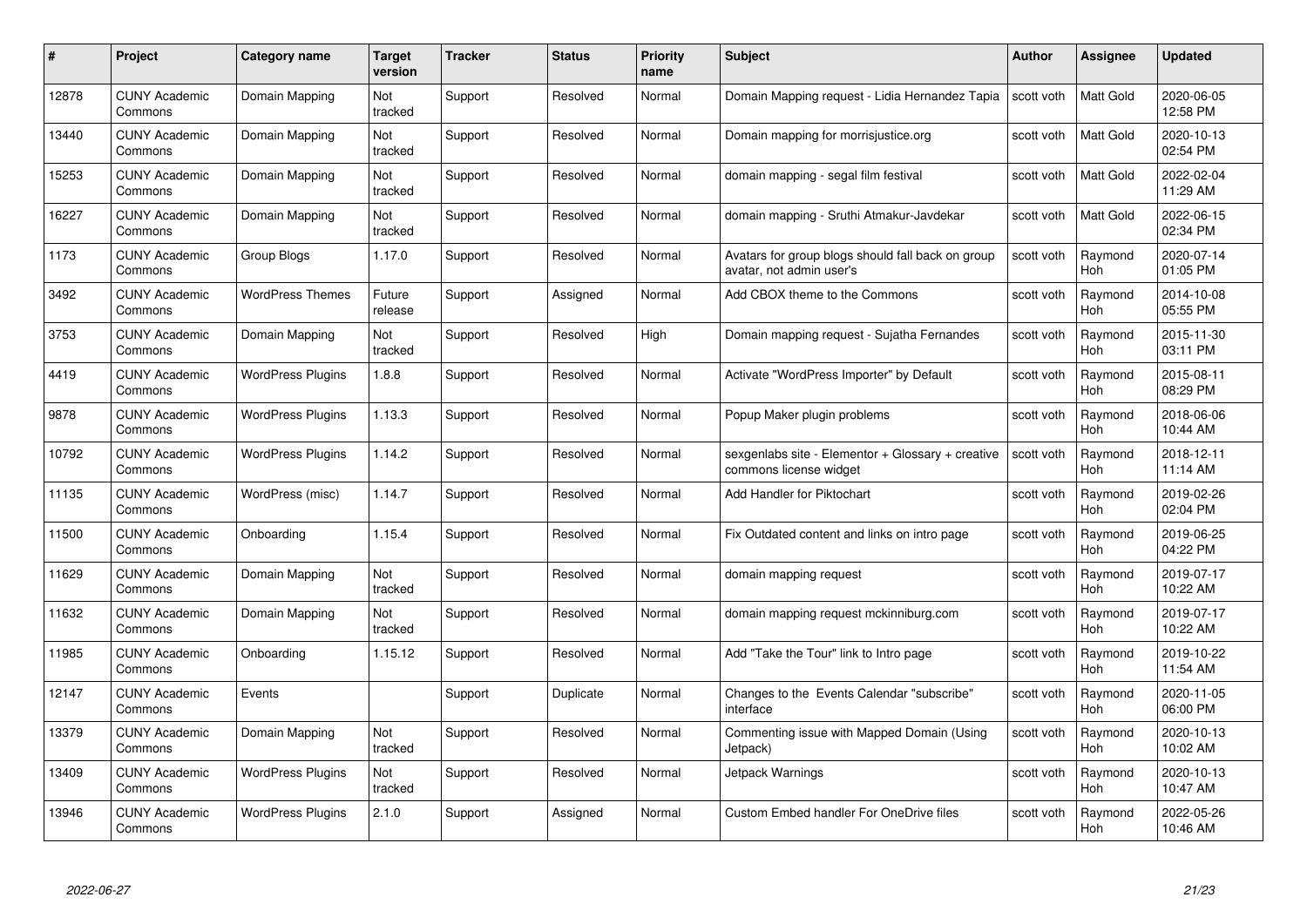| #     | Project                         | Category name            | Target<br>version | <b>Tracker</b> | <b>Status</b> | <b>Priority</b><br>name | <b>Subject</b>                                                | Author     | <b>Assignee</b>       | <b>Updated</b>         |
|-------|---------------------------------|--------------------------|-------------------|----------------|---------------|-------------------------|---------------------------------------------------------------|------------|-----------------------|------------------------|
| 13978 | <b>CUNY Academic</b><br>Commons | Accessibility            | 1.18.5            | Support        | Resolved      | Normal                  | WAVE tool throwing language missing or invalid                | scott voth | Raymond<br><b>Hoh</b> | 2021-02-23<br>11:06 AM |
| 14994 | <b>CUNY Academic</b><br>Commons | cdev.gc.cuny.edu         | Not<br>tracked    | Support        | In Progress   | Normal                  | Clear Cache on CDEV                                           | scott voth | Raymond<br><b>Hoh</b> | 2021-12-07<br>03:51 PM |
| 15507 | <b>CUNY Academic</b><br>Commons | Commons In A Box         | Not<br>tracked    | Support        | Resolved      | Normal                  | <b>CBOX</b>                                                   | scott voth | Raymond<br>Hoh        | 2022-03-02<br>02:02 PM |
| 15833 | <b>CUNY Academic</b><br>Commons | Domain Mapping           | 1.19.7            | Support        | Resolved      | Normal                  | <b>Block Editor Preview in Chrome</b>                         | scott voth | Raymond<br>Hoh        | 2022-04-07<br>06:05 PM |
| 16168 | <b>CUNY Academic</b><br>Commons | <b>WordPress Plugins</b> | 2.0.1             | Support        | Resolved      | Normal                  | problem with short docs site                                  | scott voth | Raymond<br><b>Hoh</b> | 2022-05-26<br>05:33 PM |
| 16276 | <b>CUNY Academic</b><br>Commons | <b>WordPress Plugins</b> | Not<br>tracked    | Support        | Resolved      | Normal                  | TablePress Auto Load Plugin Not Working                       | scott voth | Raymond<br>Hoh        | 2022-06-22<br>03:05 AM |
| 15151 | <b>CUNY Academic</b><br>Commons | Design                   | 1.19.7            | Support        | Resolved      | Normal                  | Commons Main Navigation does not show which<br>tab you are on | scott voth | Sara<br>Cannon        | 2022-04-12<br>11:31 AM |
| 3604  | <b>CUNY Academic</b><br>Commons | cuny.is                  |                   | Support        | Resolved      | Normal                  | LLJournal CUNY.IS request                                     | scott voth | Sarah<br>Morgano      | 2014-10-26<br>05:47 PM |
| 6110  | <b>CUNY Academic</b><br>Commons | cuny.is                  |                   | Support        | Resolved      | Normal                  | cuny.is Request                                               | scott voth | Sarah<br>Morgano      | 2016-10-03<br>03:03 AM |
| 573   | <b>CUNY Academic</b><br>Commons | WordPress (misc)         |                   | Support        | Resolved      | Normal                  | Vimeo Plus                                                    | scott voth | scott voth            | 2011-02-13<br>12:03 PM |
| 3603  | <b>CUNY Academic</b><br>Commons | Domain Mapping           | Not<br>tracked    | Support        | Resolved      | Normal                  | Domain Mapping Request - CERG                                 | scott voth | scott voth            | 2014-11-19<br>04:28 PM |
| 3931  | <b>CUNY Academic</b><br>Commons | Groups (misc)            | Not<br>tracked    | Support        | Resolved      | Normal                  | "WordPress Help" Avatar                                       | scott voth | scott voth            | 2015-03-19<br>09:41 PM |
| 4365  | <b>CUNY Academic</b><br>Commons | Homepage Slides          | Not<br>tracked    | Support        | Resolved      | Normal                  | Lost Access to Create Hero Slides                             | scott voth | scott voth            | 2016-03-09<br>06:18 PM |
| 4842  | <b>CUNY Academic</b><br>Commons | Homepage Slides          |                   | Support        | Resolved      | Normal                  | Lost Access to Create Hero Slides                             | scott voth | scott voth            | 2015-10-31<br>03:17 PM |
| 5096  | <b>CUNY Academic</b><br>Commons | Domain Mapping           | Not<br>tracked    | Support        | Resolved      | Normal                  | Domain Mapping Request: Lauren Spradlin                       | scott voth | scott voth            | 2020-01-21<br>07:30 PM |
| 5311  | <b>CUNY Academic</b><br>Commons |                          | Not<br>tracked    | Support        | Resolved      | Normal                  | <b>CUNY SLA Lab collaboration</b>                             | scott voth | scott voth            | 2016-10-11<br>08:48 PM |
| 5344  | <b>CUNY Academic</b><br>Commons | Domain Mapping           | Not<br>tracked    | Support        | Resolved      | Normal                  | Domain Mapping Request - Bijan Kimiagar                       | scott voth | scott voth            | 2016-03-31<br>10:52 PM |
| 5511  | <b>CUNY Academic</b><br>Commons | Domain Mapping           | Not<br>tracked    | Support        | Resolved      | Normal                  | Domain Mapping Request - Artem Altman                         | scott voth | scott voth            | 2016-06-16<br>09:46 PM |
| 6134  | CUNY Academic<br>Commons        | Domain Mapping           | Not<br>tracked    | Support        | Abandoned     | Normal                  | domain mapping - mellon faculty diversity                     | scott voth | scott voth            | 2017-03-26<br>11:22 AM |